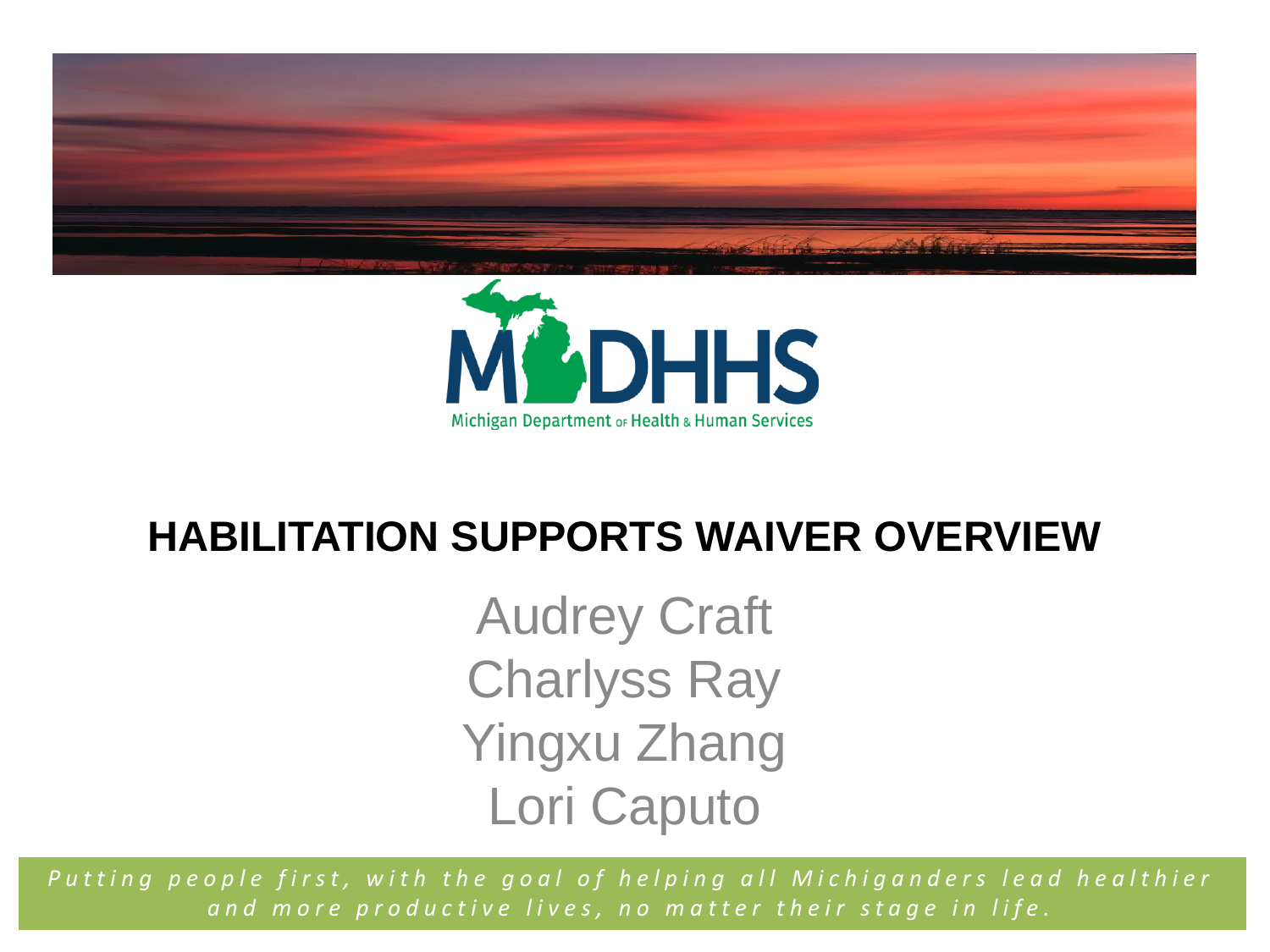

## What will be covered today

- Waiver basics
- HSW Eligibility Requirements
- ICF/ID Level of Care
- Services available in the HSW
- Differences between the "b" waiver and the HSW
- Documentation requirements
- Other information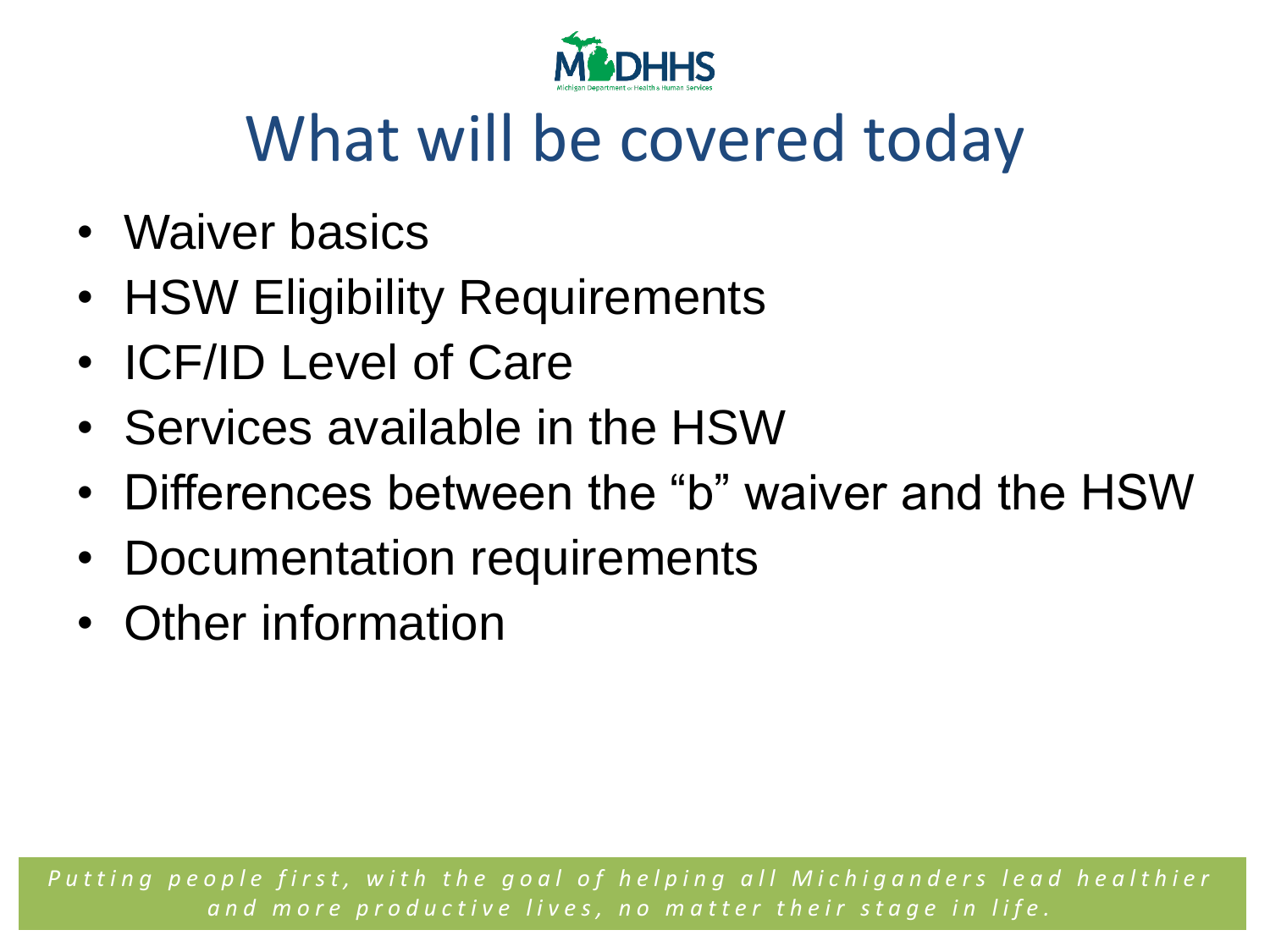

#### Waiver Basics

• Under Section 1915 (c) of the Social Security Act, states may request a waiver of certain federal requirements in order to provide specified home & community-based services to designated enrolled participants who would otherwise require institutional services reimbursed through Medicaid.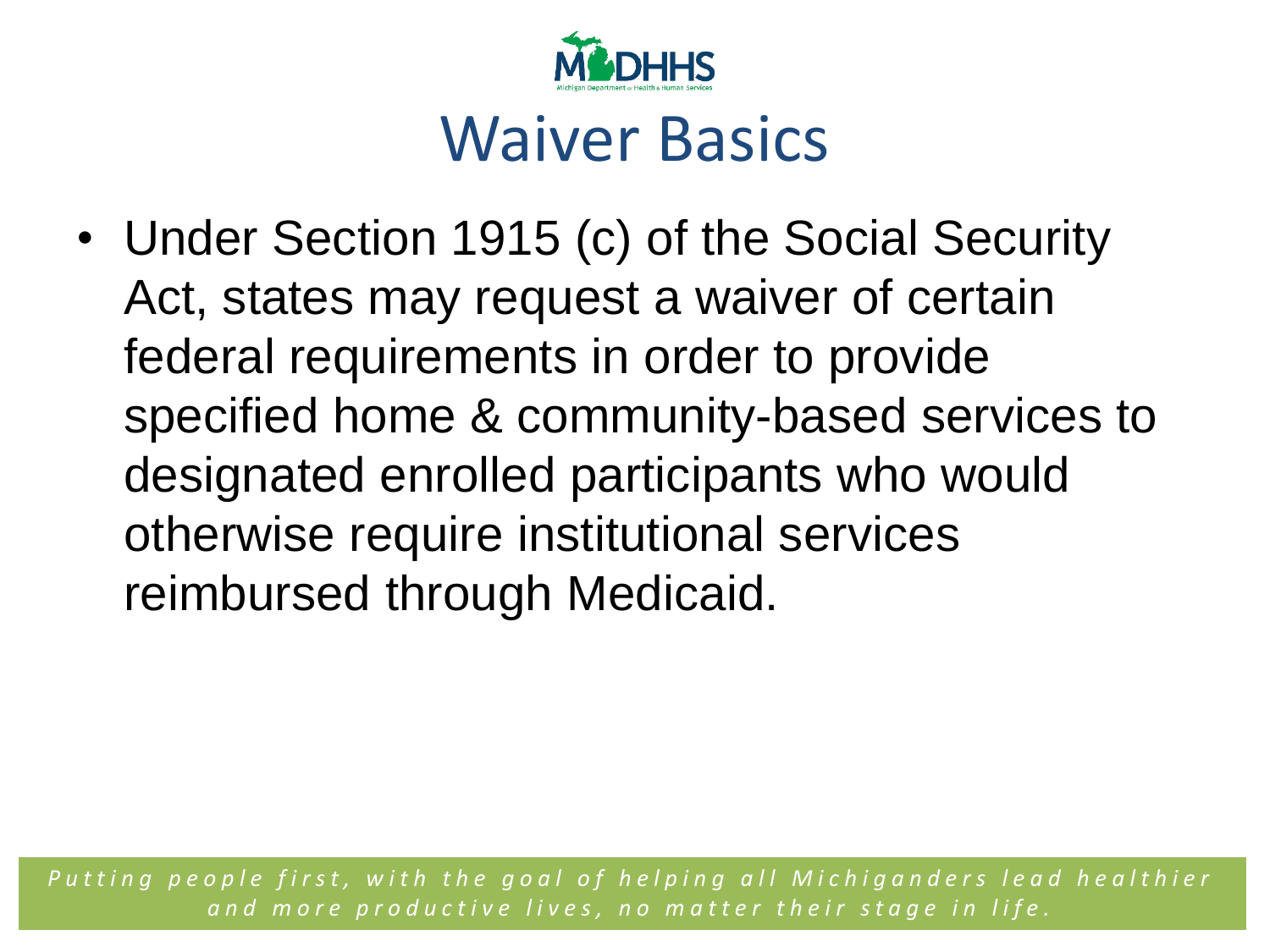

#### Waiver Basics

- Michigan provides public mental health services through a 1915(b) Managed Specialty Supports & Services Waiver
- The HSW operates concurrently with the 1915(b) waiver
- Services provided through Pre-paid Inpatient Health Plans (PIHPs), which are made up of Community Mental Health Service Programs (CMHSPs)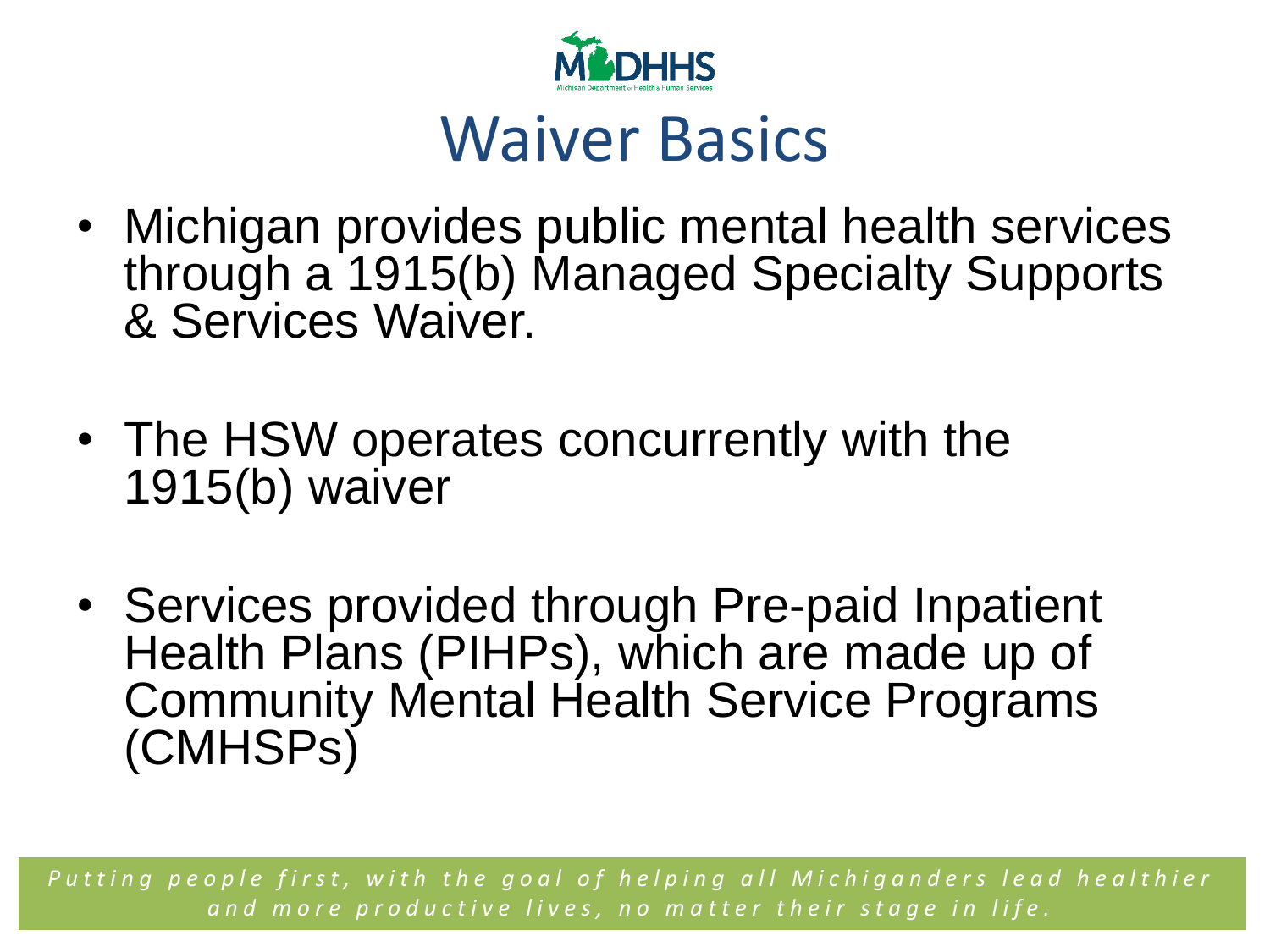

# Eligibility Requirements for HSW

- Person must meet all of the following:
	- Has a DD no age restrictions
	- Resides in a community setting
	- Medicaid eligible and enrolled
	- Would otherwise need the level of services similar to an ICF/ID
	- Receives at least one HSW service per month once enrolled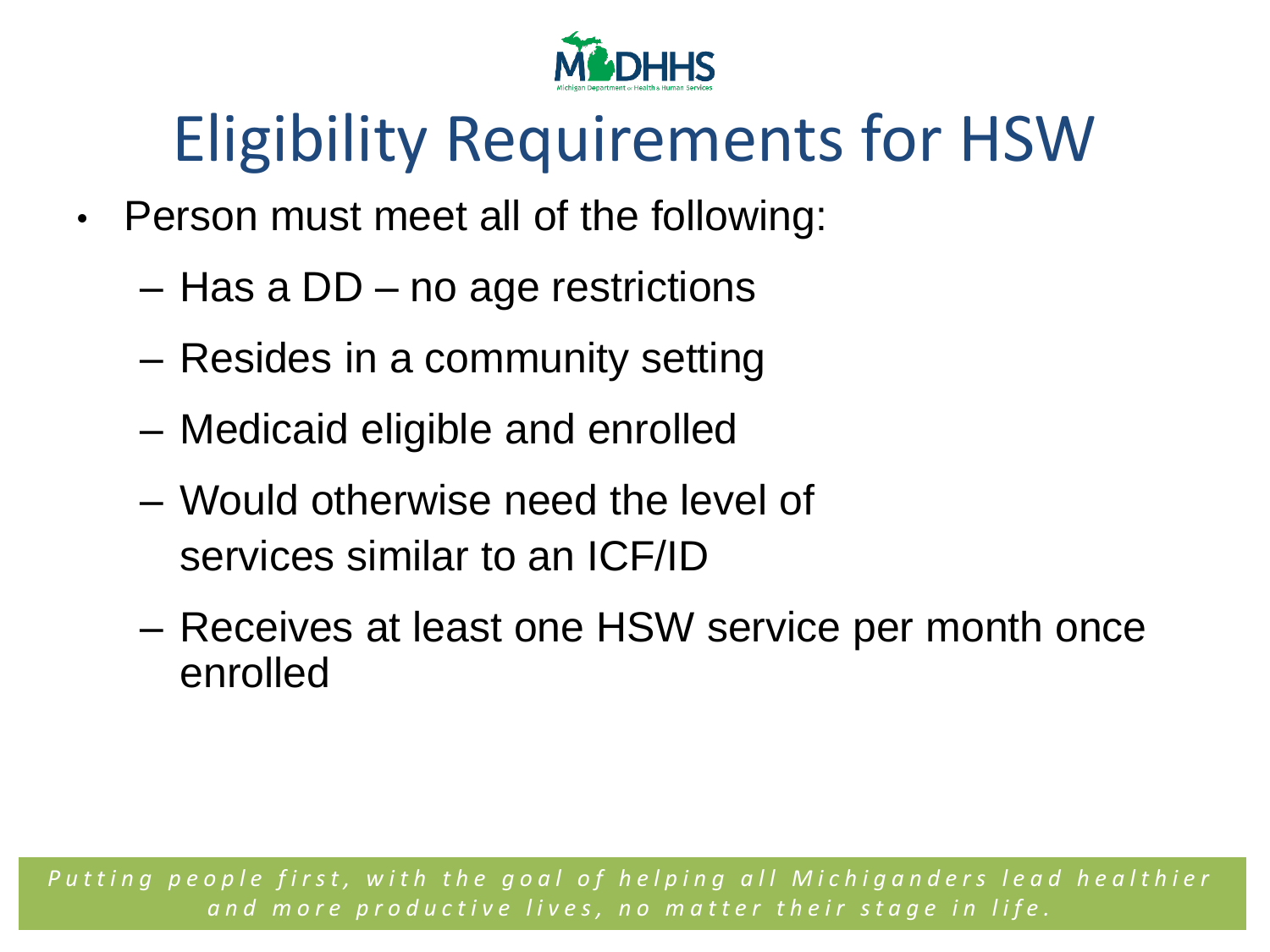

- QIDP must determine level of care
	- Does individual need training similar to what a person with an IDD or a related condition would require to improve skills and independence in personal skills or adaptive behavior?
	- Are individuals needs attributed to the presence of an IDD (using Michigan Mental Health Code definition)?
	- ICF/ID does not include services to maintain generally independent clients who are able to function with little supervision or in the absence of a continuous active treatment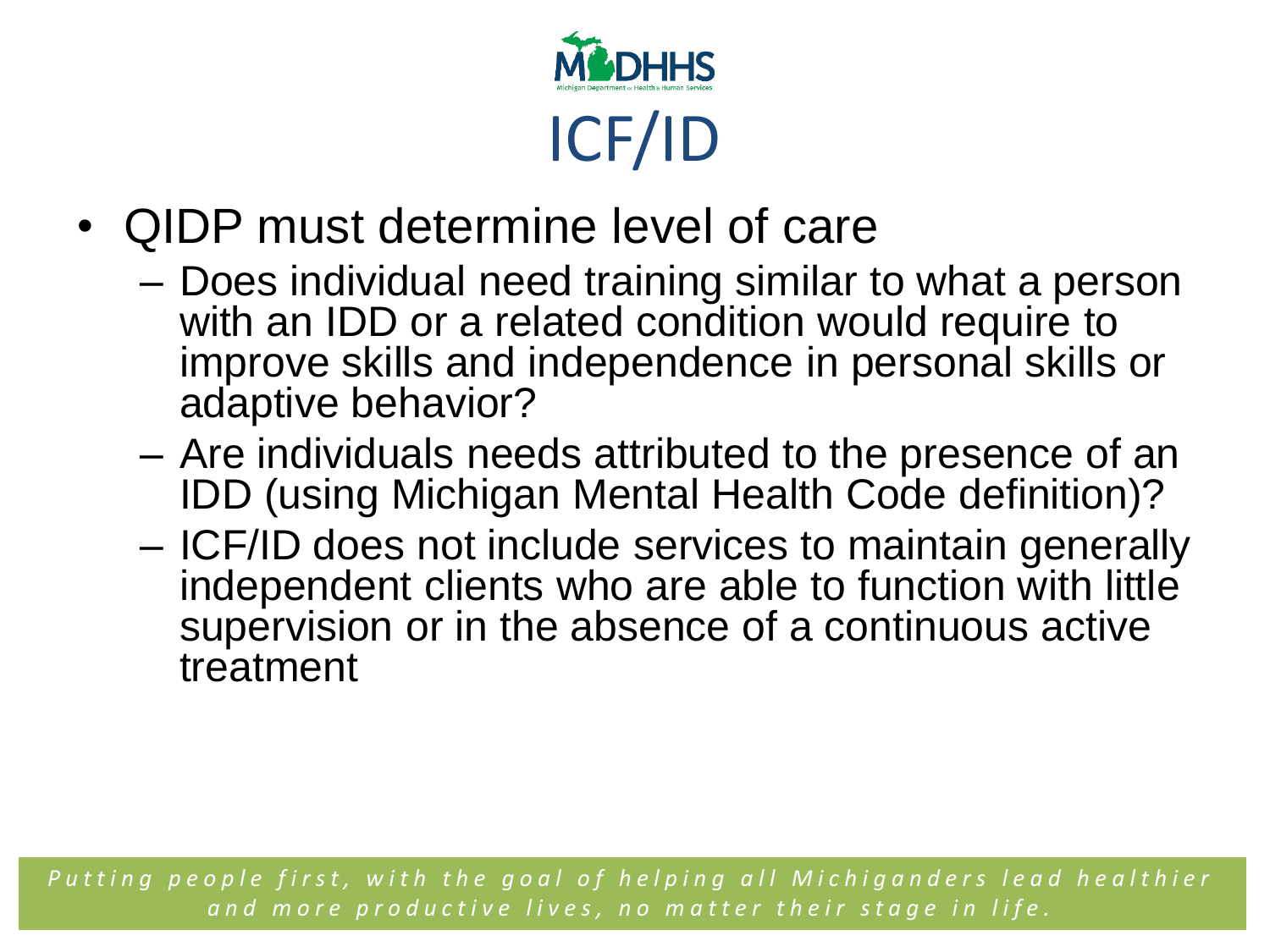

- Intermediate Care Facility for the Intellectually Disabled 42CFR483.440
	- To be eligible for the Habilitation Supports Waiver, an individual must also be determined to need the level of care provided by an ICF/ID if not for waiver services. This means that, if the individual does not get HSW services in the community, he or she would need an active treatment program of specialized and/or generic training, treatment, health and related services directed toward the acquisition of behaviors necessary to function with as much selfdetermination and independence as possible.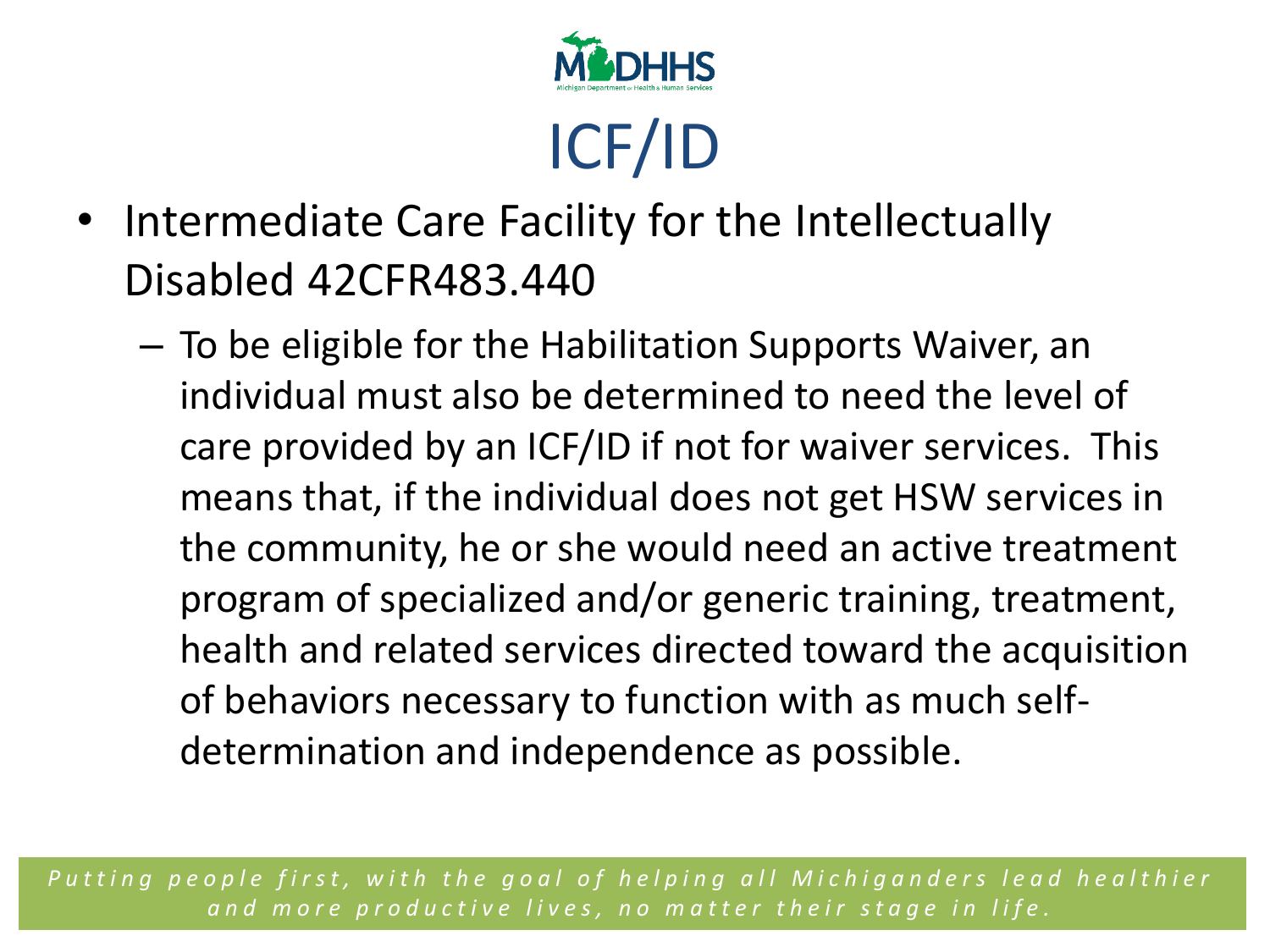

- W197 of the CMS Surveyor's Guide for ICF/ID
- §483.440(a)(2) Active treatment does not include services to maintain generally independent clients who are able to function with little supervision or in the absence of a continuous active treatment program
- **Guidelines:** The regulations define the target population eligible for the ICF/ID benefit, by defining the services that are required for a facility to provide in order for it to qualify as an ICF/ID and receive Federal Financial Participation (FFP). At the front end, one of the "required services" is training in basic fundamental skills. The type of skills described in W242, by their very nature, target a population who have significant deficits in growth and development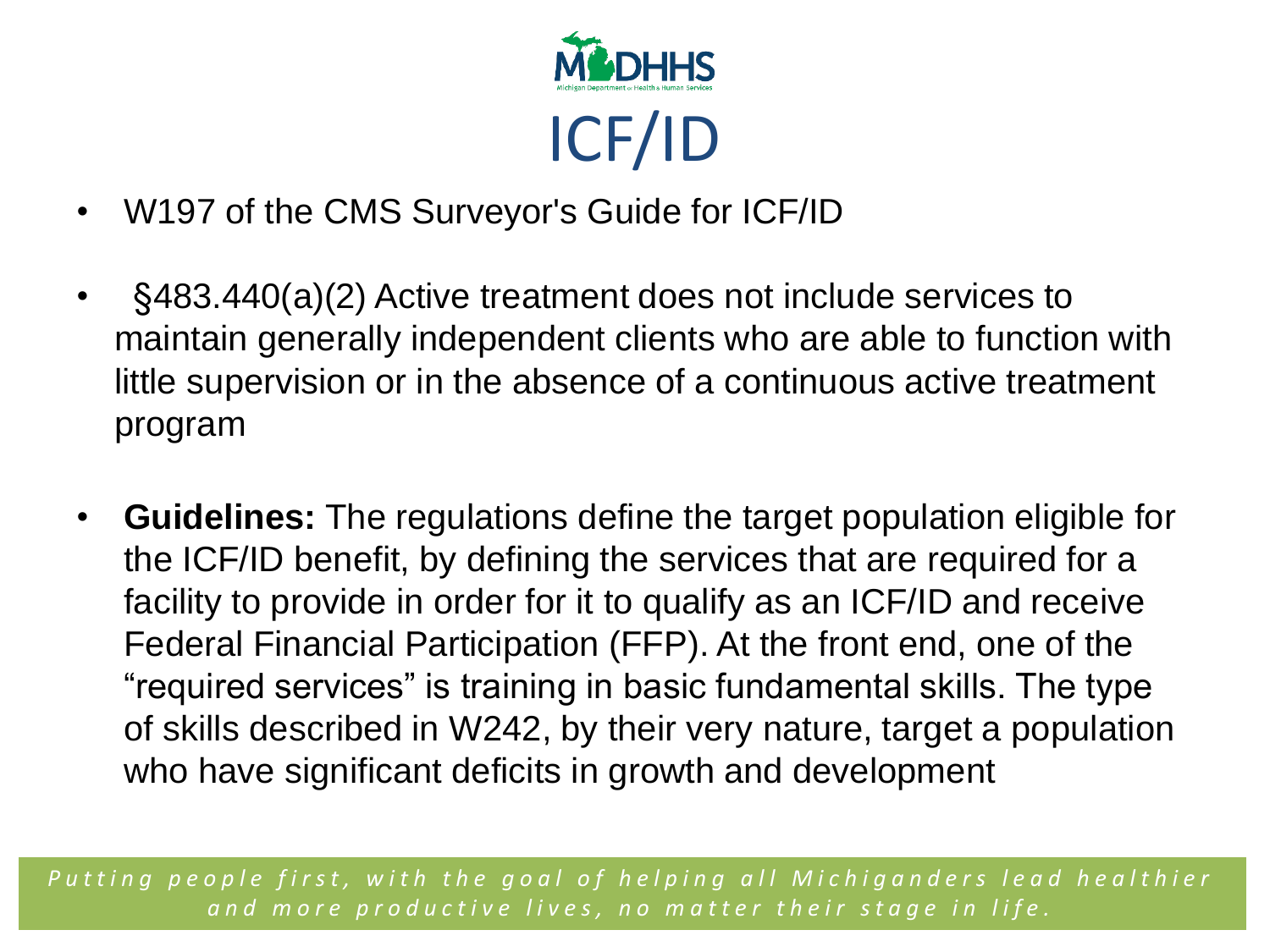

- W242 of the CMS Surveyor's Guide for ICF/ID
- §483.440(c)(6)(iii) Include, for those clients who lack them, training in personal skills essential for privacy and independence (including, but not limited to, toilet training, personal hygiene, dental hygiene, self-feeding, bathing, dressing, grooming, and communication of basic needs), until it has been demonstrated that the client is developmentally incapable of acquiring them.
- **Guidelines** The receipt of training targeted toward amelioration of these most basic skill deficit areas is a critical component of the active treatment program needed by individuals who are eligible for the ICF/ID benefit, and therefore, is a required ICF/ID service.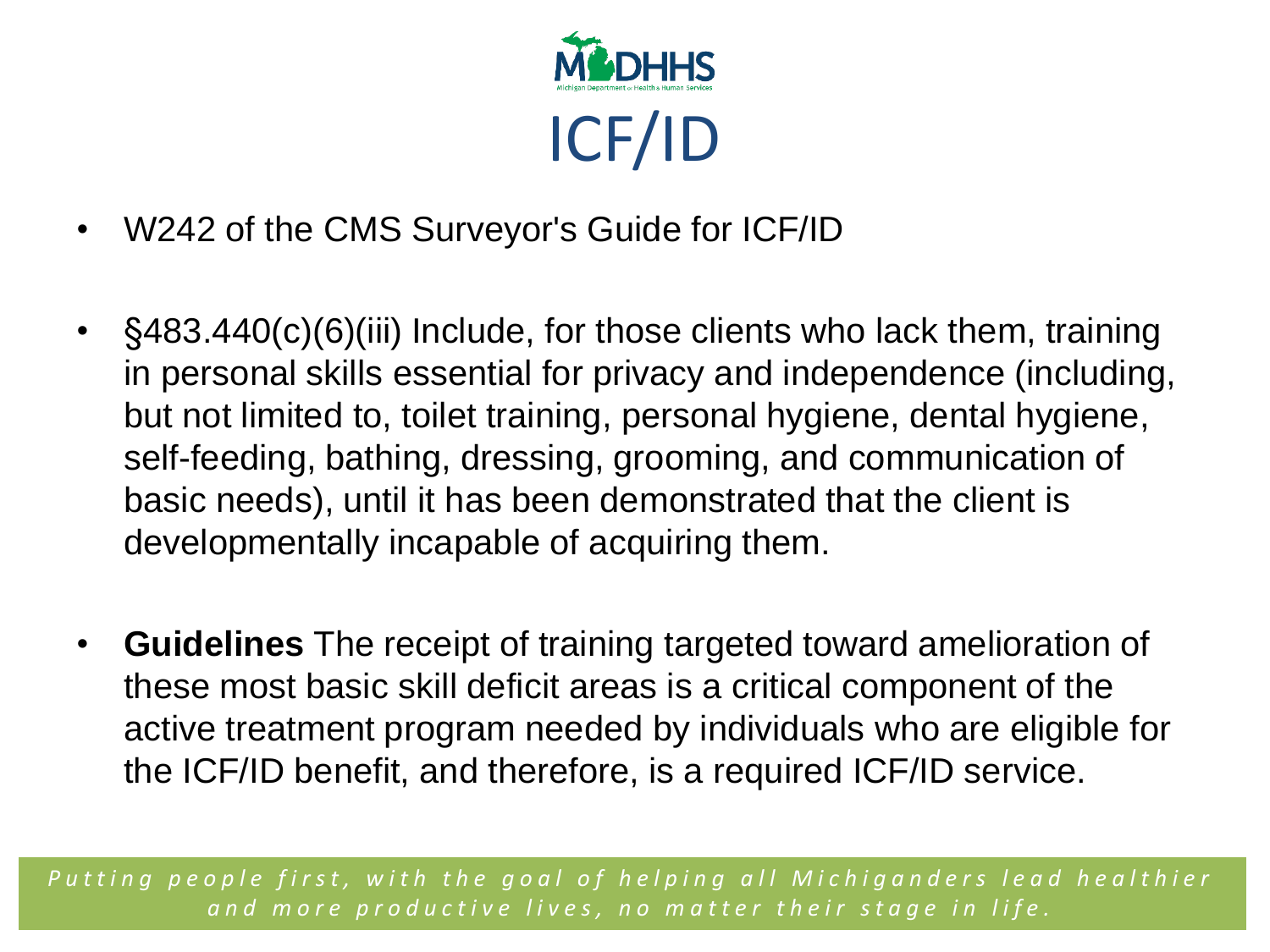

## Services Available on the HSW

- CLS
- Enhanced Medical Equipment and **Supplies**
- Enhanced Pharmacy
- Environmental Mods
- Family Training
- Goods and Services (Self Determination)



- Out-of-home nonvocational Habilitation
- Personal Emergency Response System (PERS)
- Prevocational **Services**
- PDN
- Respite
- Supports Coordination
- **Supported Employment**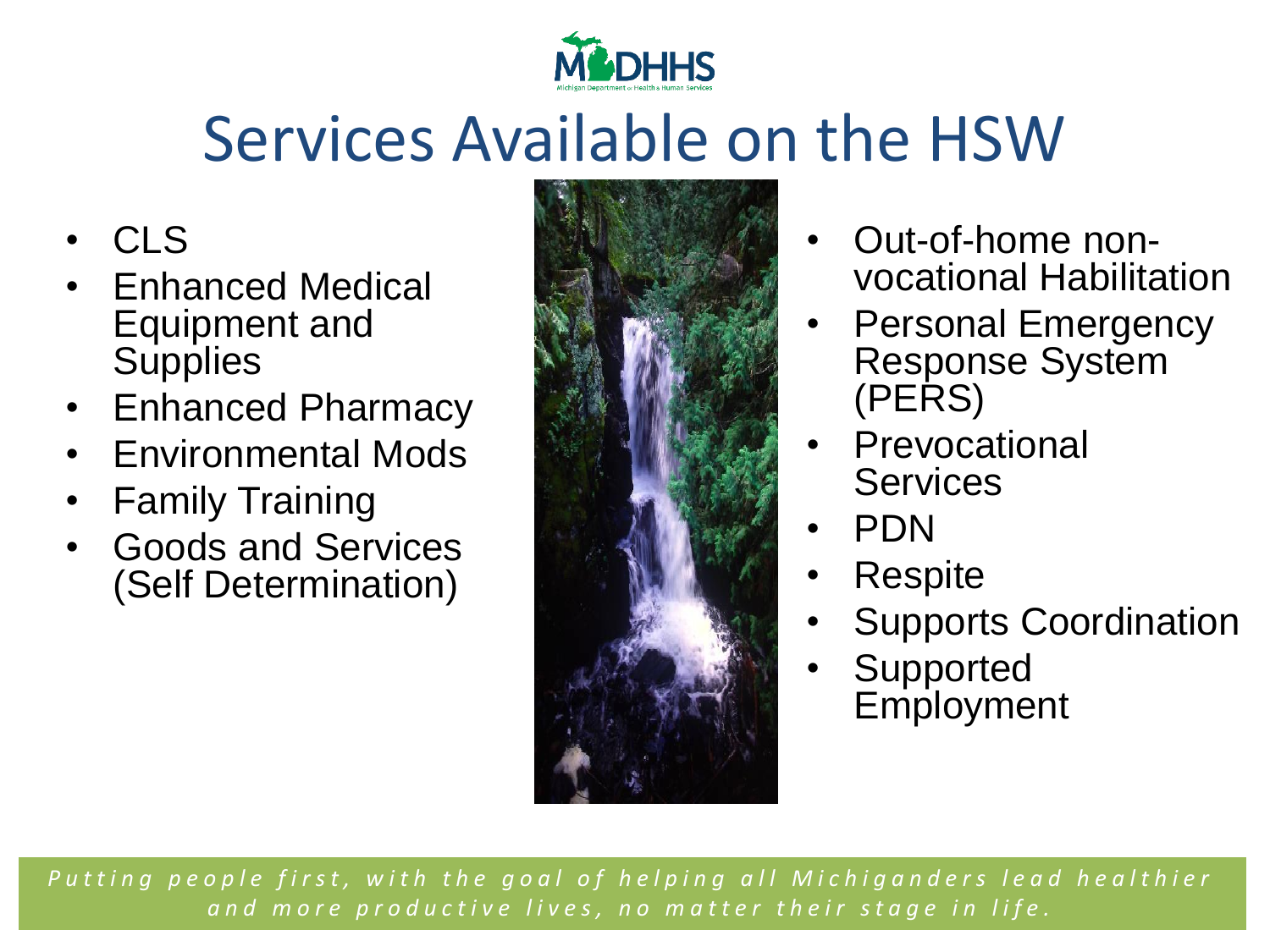

# Eligibility for b-waiver

- People enrolled in the HSW are also eligible for any medically necessary services provided by the Managed Specialty Supports & Services Plan (the "b-waiver")
- Covered (state plan) services
- Additional (b-3) services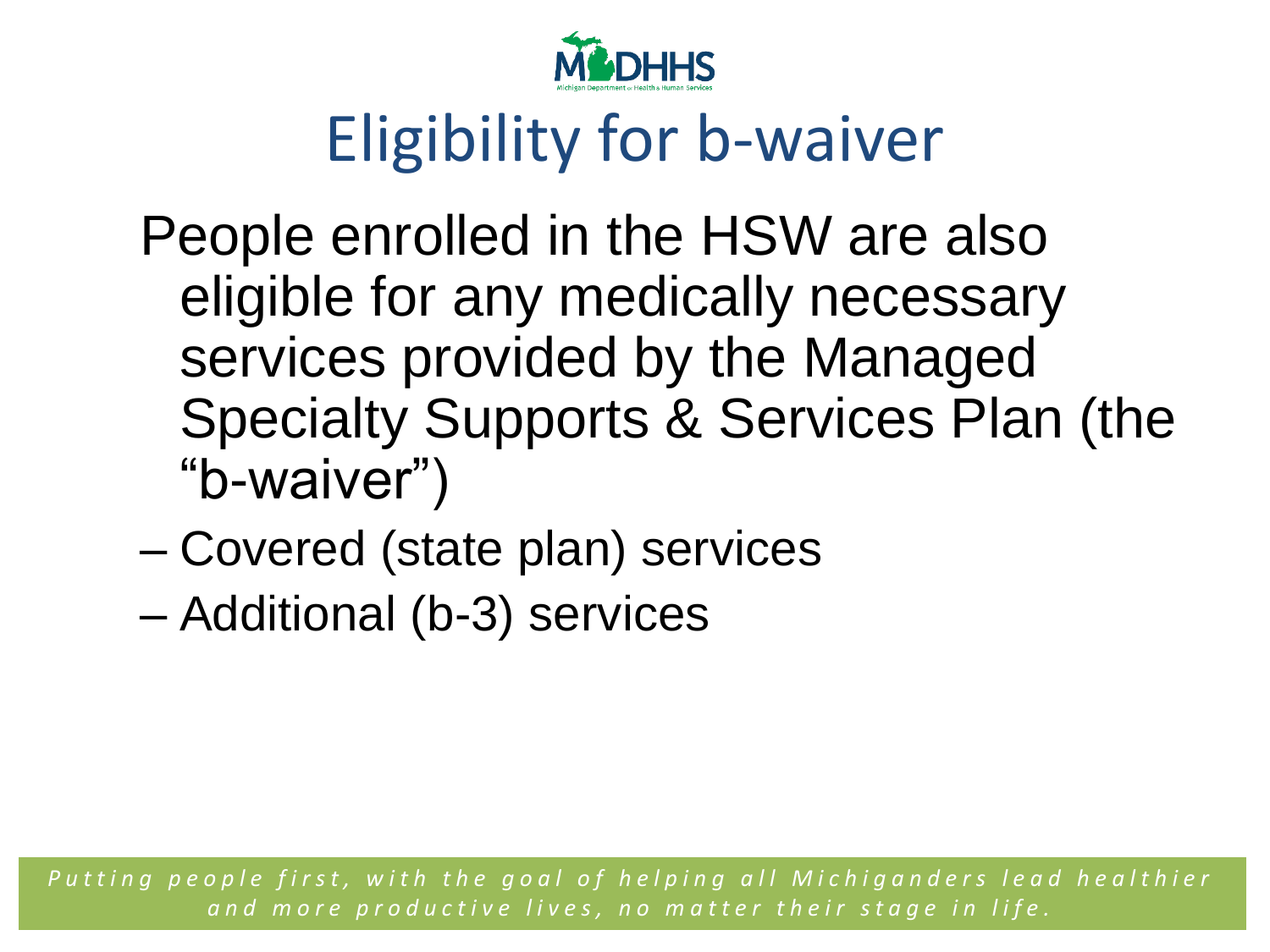

# 1915(b) Covered Services

- Assertive Community Treatment (ACT)
- Assessments
- Behavioral Treatment Review
- Child Therapy
- Clubhouse Psychosocial Rehab Programs
- Crisis Intervention
- Crisis Residential Services
- Family Therapy
- Health Services
- Home Based Services
- Individual/Group Therapy
- Intensive Crisis Stabilization
- ICF/ID
- Medication Administration
- Medication Review
- Nursing facility mental health monitoring
- OT, PT, Speech
- Personal Care in Licensed Specialized Residential **Setting**
- Substance Abuse
- Targeted Case Management
- Telemedicine
- Transportation
- Treatment Planning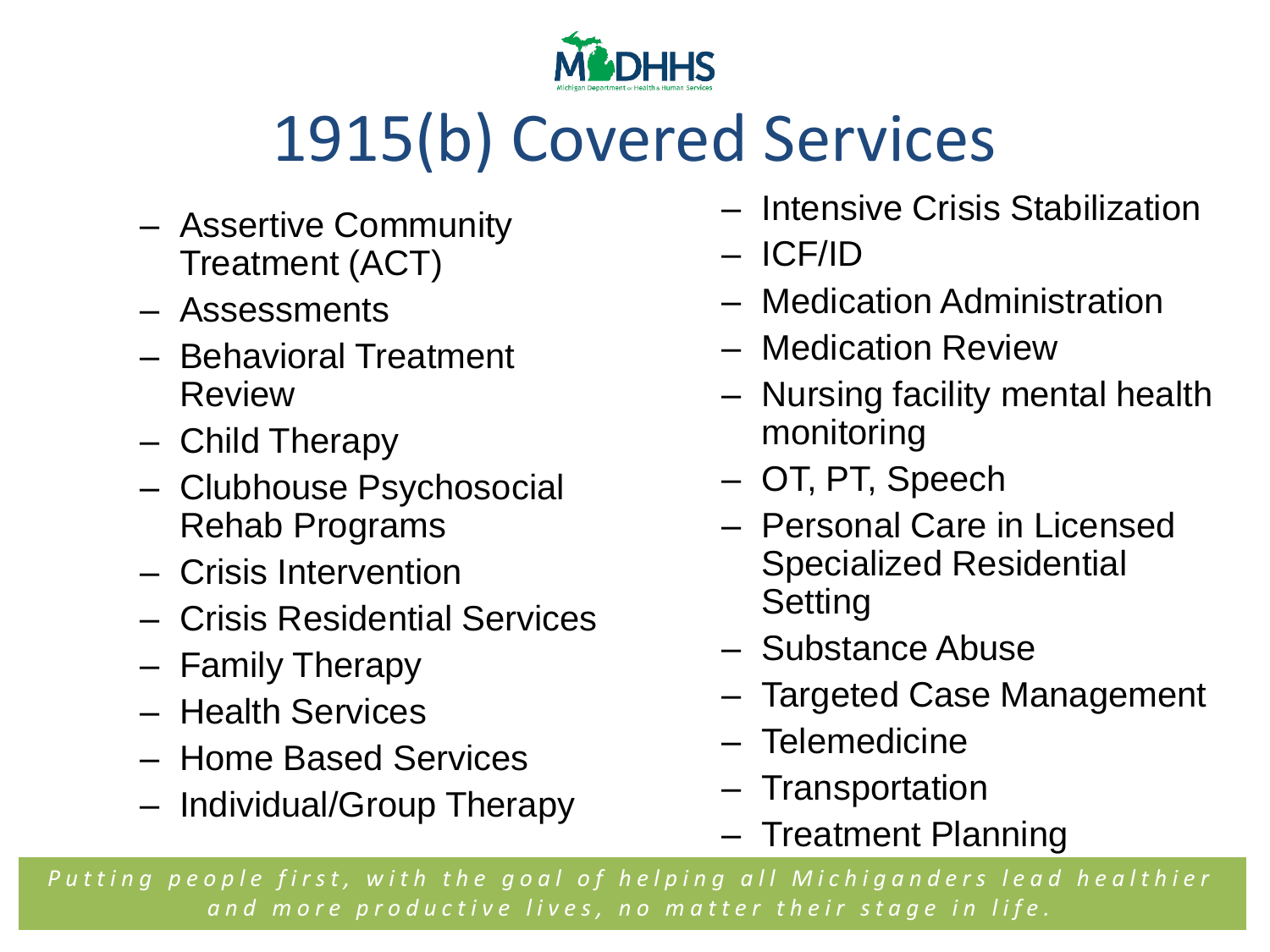

# 1915 (b)(3) Additional Services

- Assistive Technology
- CLS
- Enhanced Pharmacy
- Environmental **Modifications**
- Crisis Observation Beds
- Family Support & **Training**
- Fiscal Intermediary
- Housing Assistance



- Peer-Delivered or Operated Support **Services**
- Prevention-Direct Services Models
- Respite Care Services
- Skill-Building Assistance
- Support & Service **Coordination**
- Supported/Integrated Employment Services
- Wraparound Services for Children & Adolescents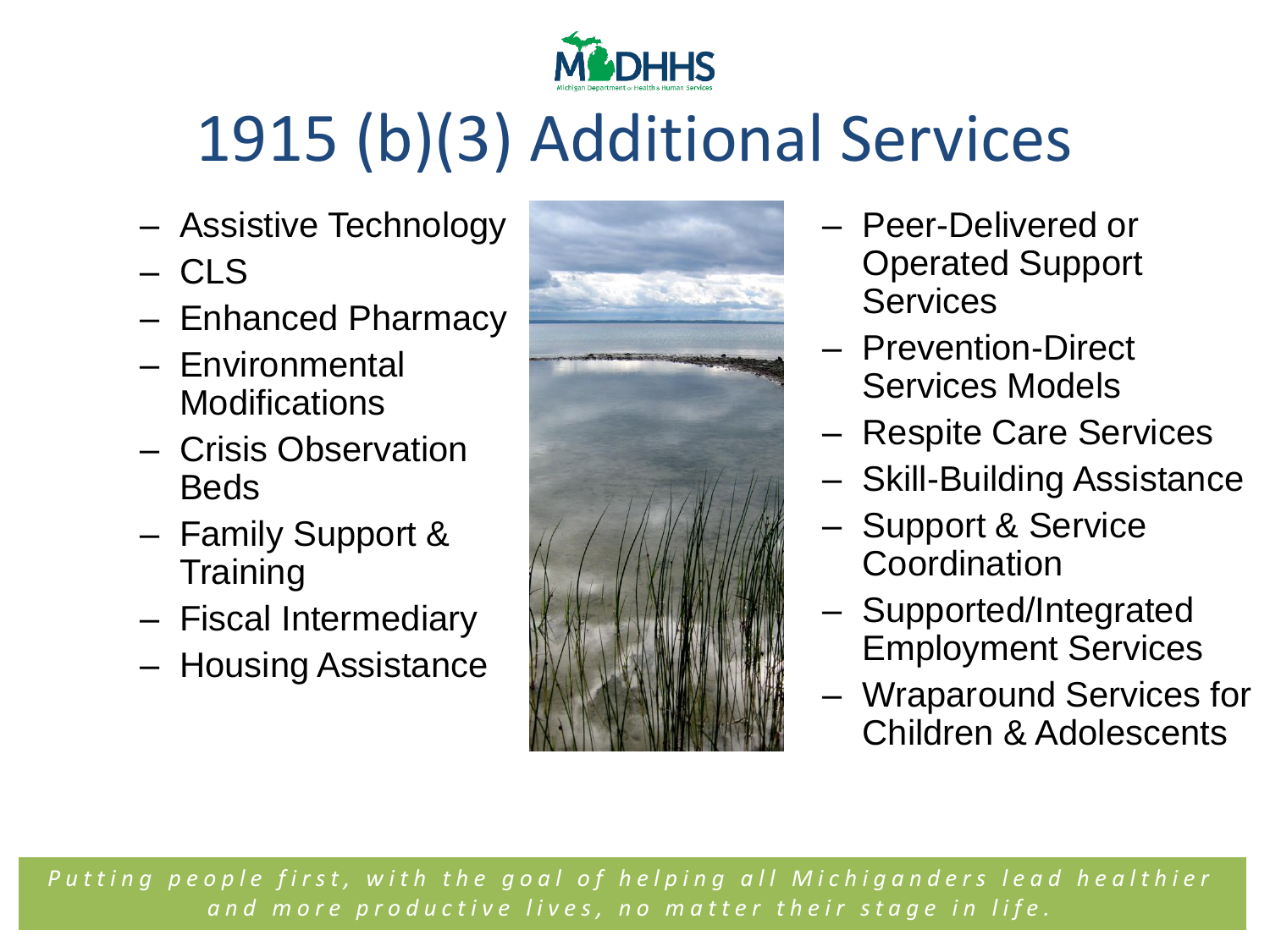

### Difference between HSW & B-Waiver

- The b-waiver is not limited to IDD
- Eligibility requirements not as stringent, services more flexible in bwaiver
- The HSW (c-waiver) serves only people with IDD who meet stricter eligibility criteria
- HSW enrollees may receive any HSW + b and b-3 services but other Medicaid beneficiaries not enrolled in HSW cannot receive HSW services.
- Services available in the HSW only are PDN (21 and over), Goods & Services (SD), out of home non-vocational habilitation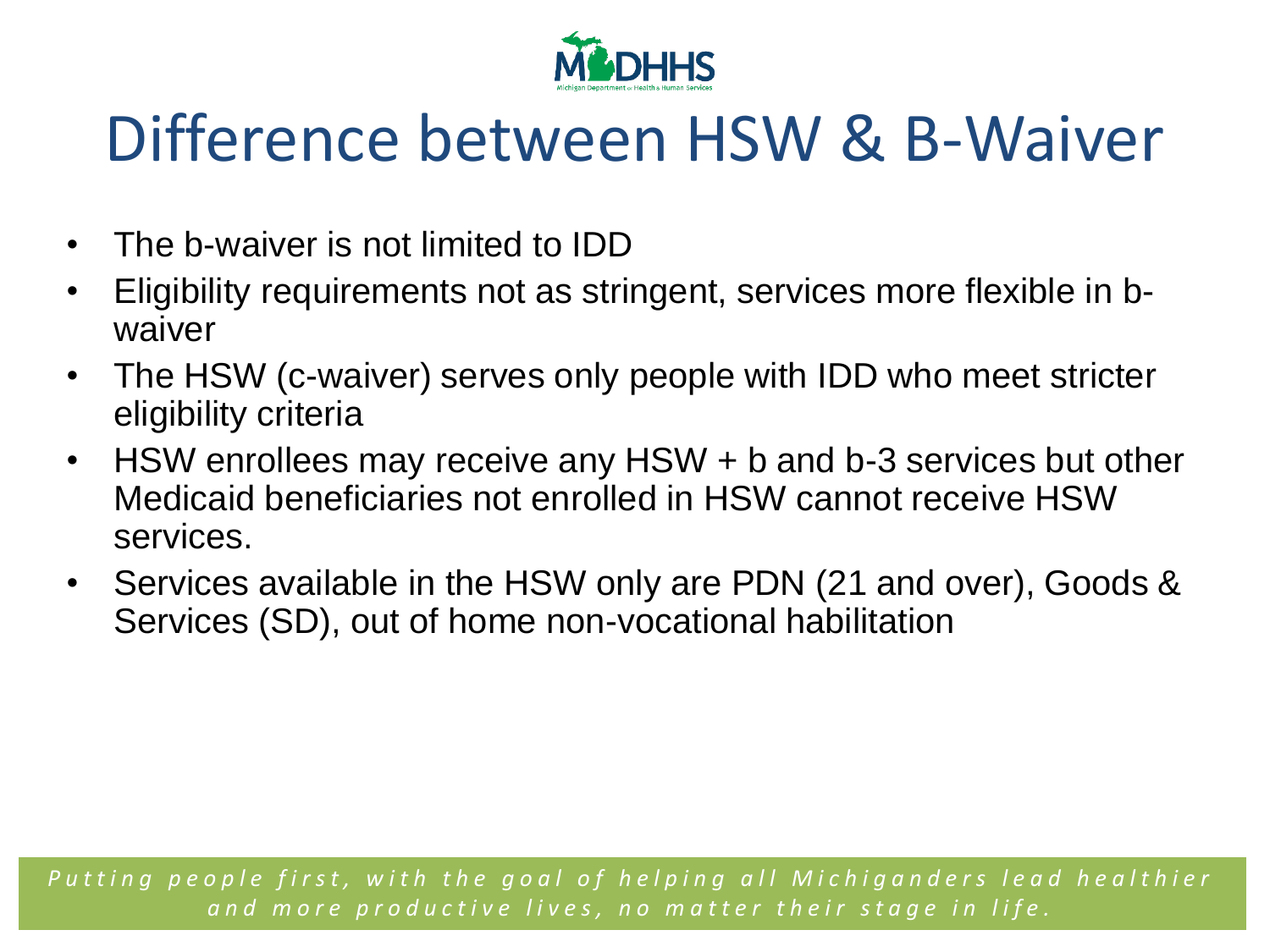

## Mental Health Service Descriptions

- To read the descriptions for mental health services, go to the Medicaid Provider Manual **http://www.mdch.state.mi.us/dchmedicaid/manuals/MedicaidProviderManual.pdf**
- Click on the bookmark for the Behavioral Health and Intellectual and Developmental Disability Supports and Services
	- HSW services are described in Section 15.
	- Covered services are described in Section 3.
	- Additional b-3 services are described in Section 17.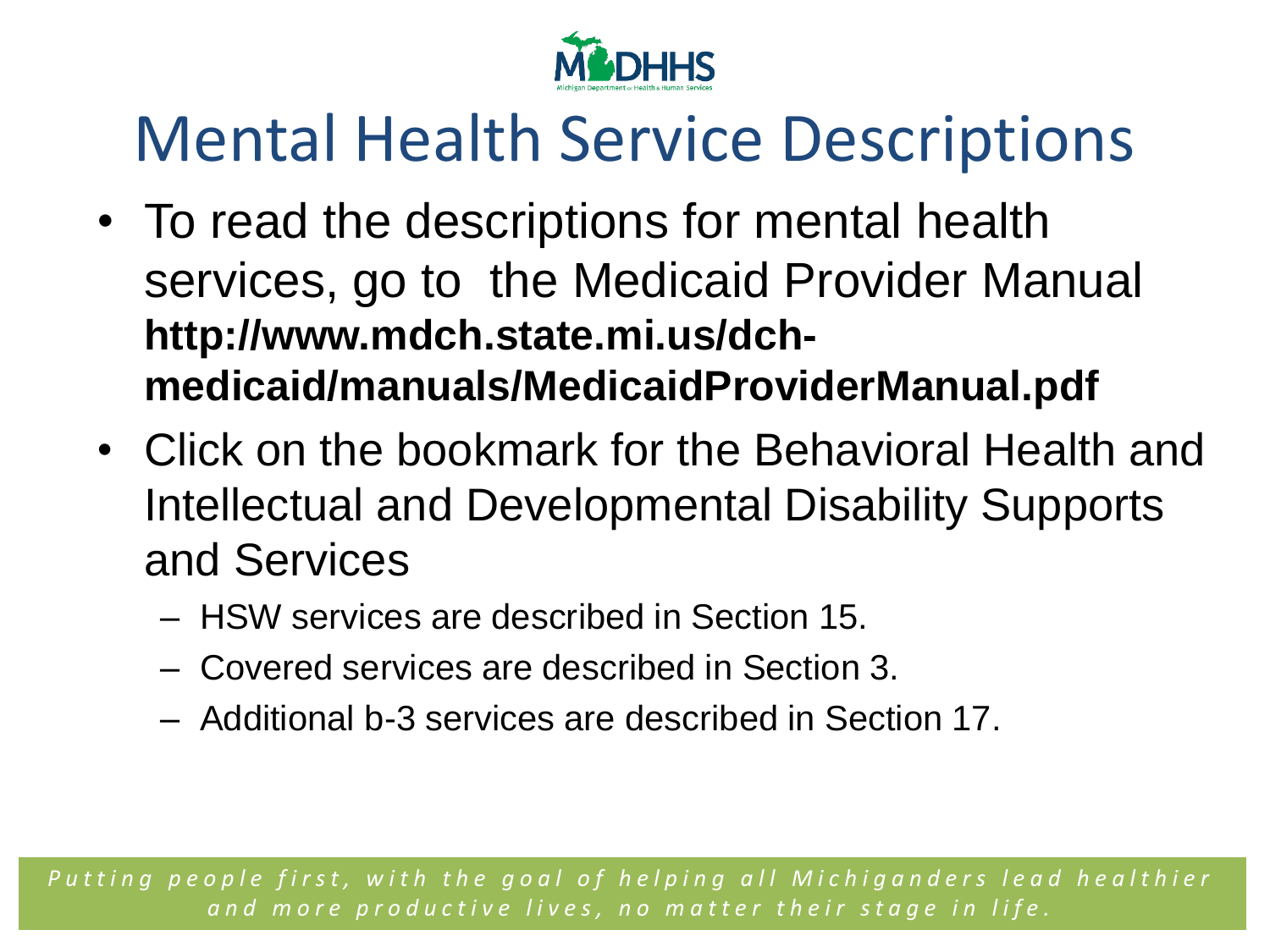

### HSW Certificates

- Michigan has a specific number of HSW slots approved by the Centers for Medicare and Medicaid Services (CMS) per fiscal year.
- Assignment of slots is managed by MDHHS. Each PIHP has an annual allocation of active enrollments - cannot be exceeded.
- Priority for filling slots:
	- #1 Children aging off Children's Waiver
	- #2 People who are determined to be at high risk of ICF/ID
	- #3 People age 21 and older who need PDN and meet HSW eligibility.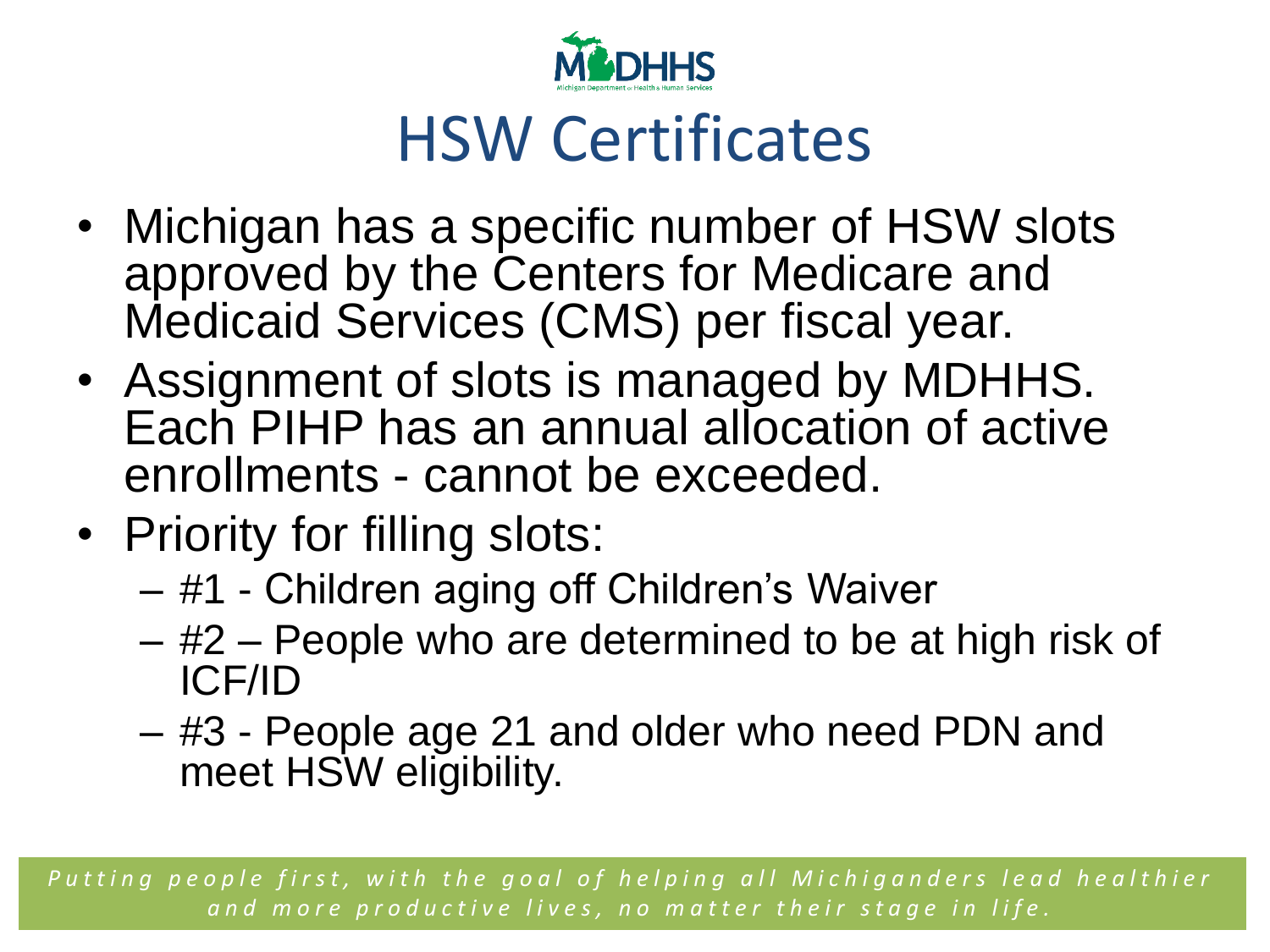

# Applying for the HSW

- 1. The individual plan of service must identify the need for HSW services.
- 2. If the PIHP has an available slot, an enrollment request is initiated.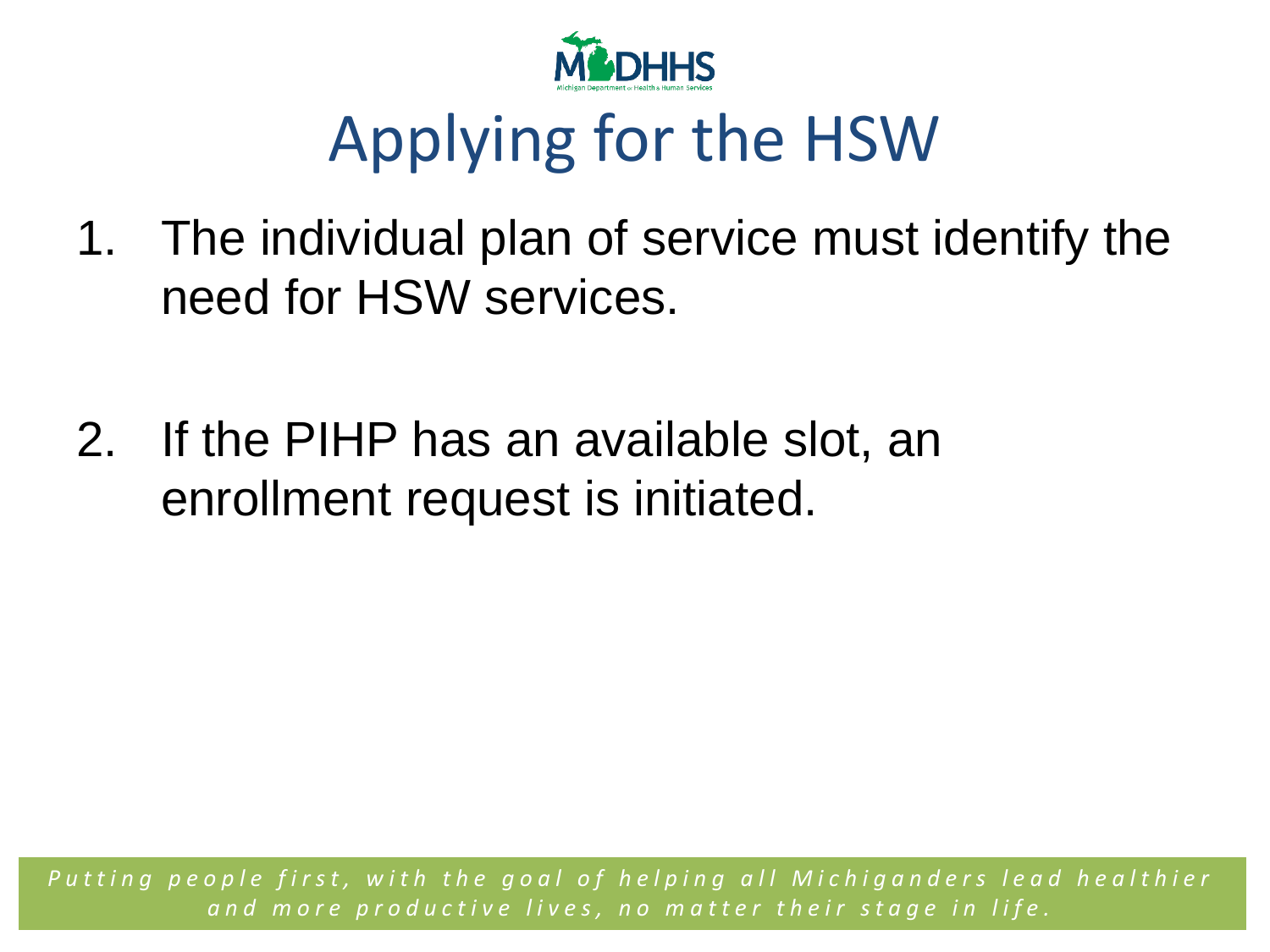

# Applying for the HSW

- 3. The PIHP completes an enrollment request packet for submission to DHHS:
	- HSW certification form
	- Signed release of protected health information
	- Review of current abilities and needs
	- Copy of the IPOS including the amount, scope & duration of each service needed
	- Other supporting documentation, e.g., evaluations or professional notes. IEP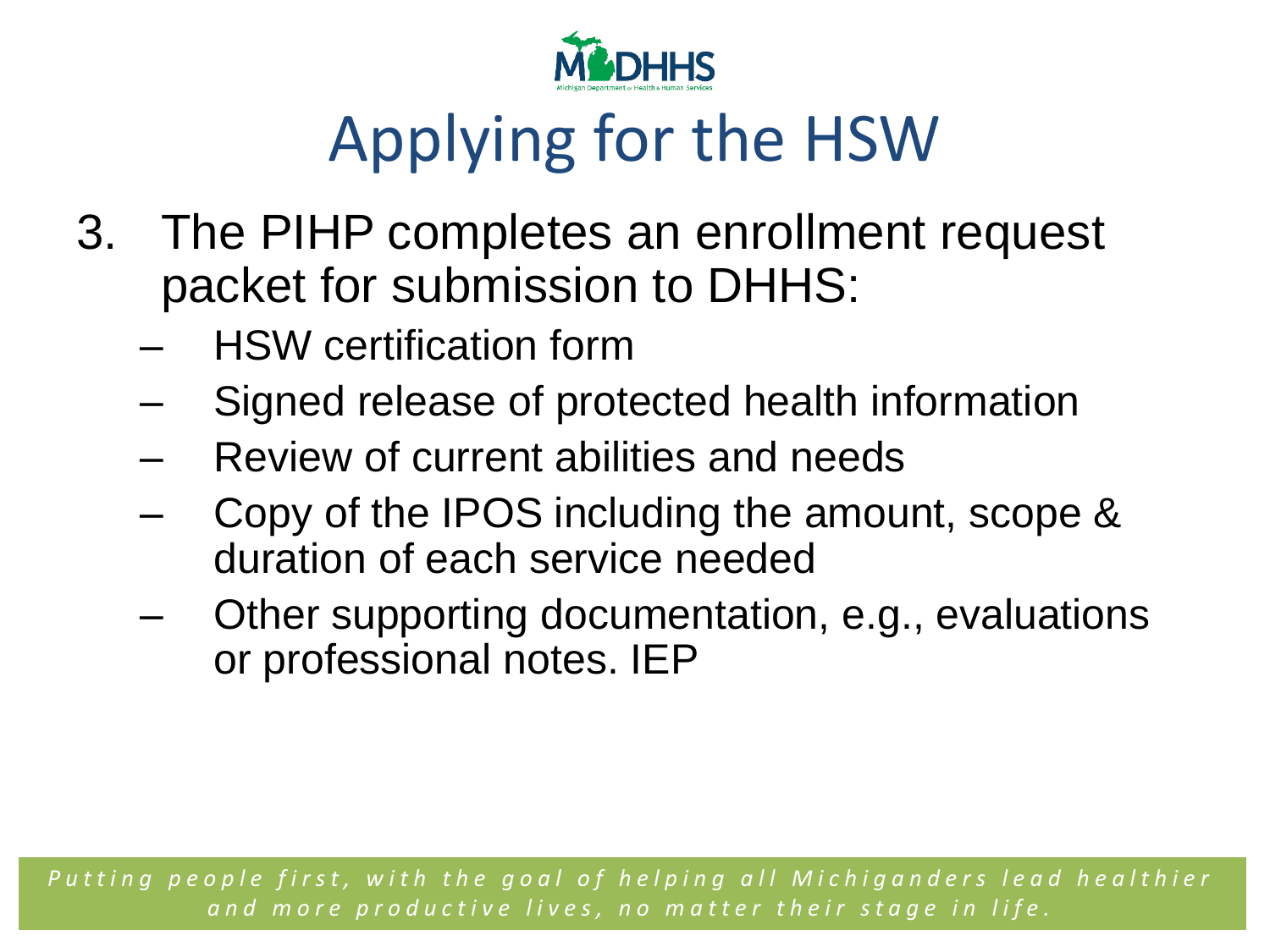

## Top 7 Reasons Applications Pend

- #7 No IEP (or alternative information)for < 26
- #6 RLA is missing or doesn't match number on packet
- #5 The HSW certification form has missing signatures or credentials

\* over 365 days old (for recerts/pinks)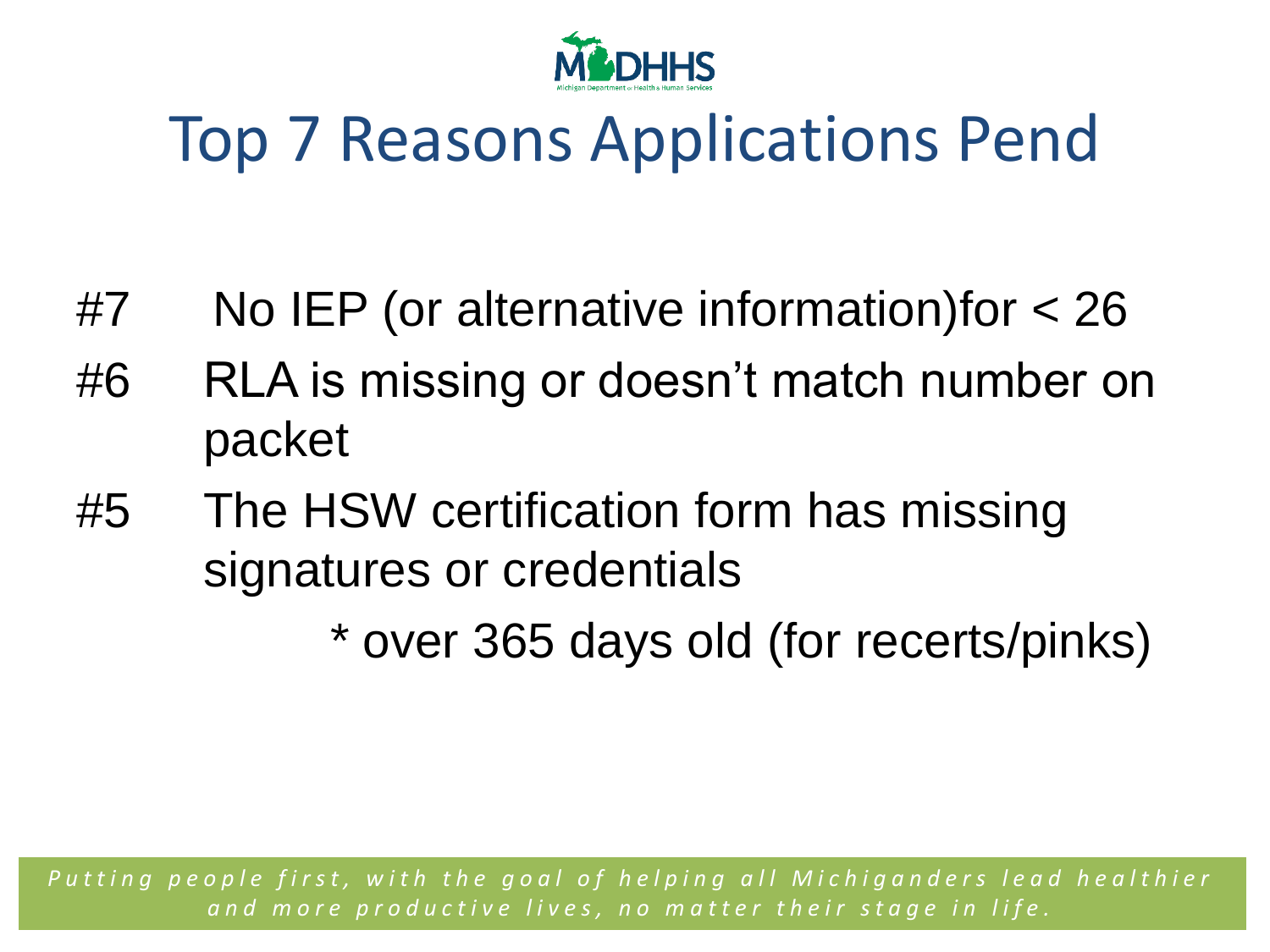

# Top 7 Reasons Applications Pend

- #4 The IPOS has not been signed by the beneficiary and/or guardian to indicate his/her agreement with the plan.
- #3 The IPOS is older than one year
- #2 The IPOS does not specify the amount, scope and duration of HSW services.
- #1 The packet does not support the need for HSW services, without which the person would need ICF/ID level of services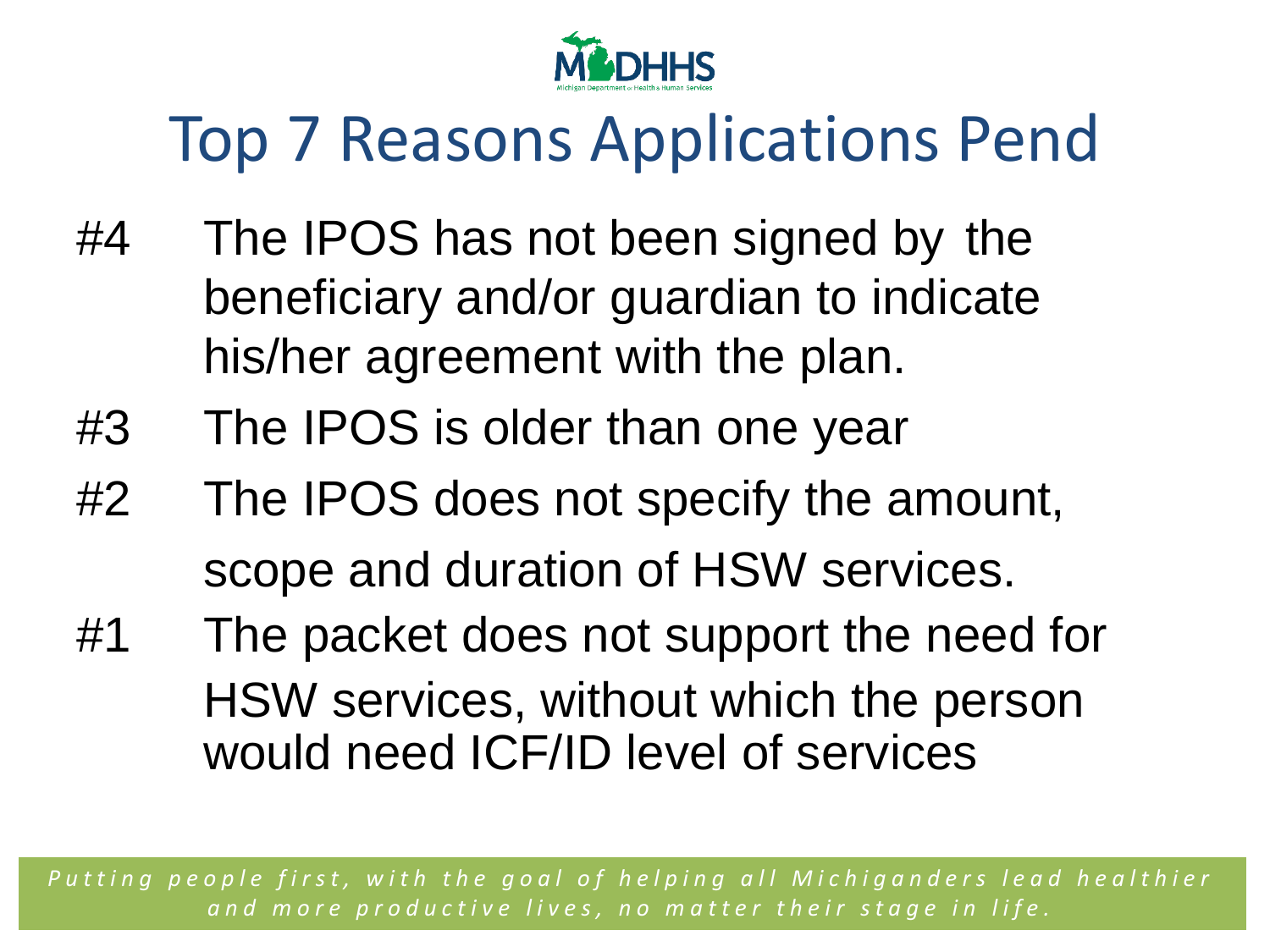

#### Examples and Discussion

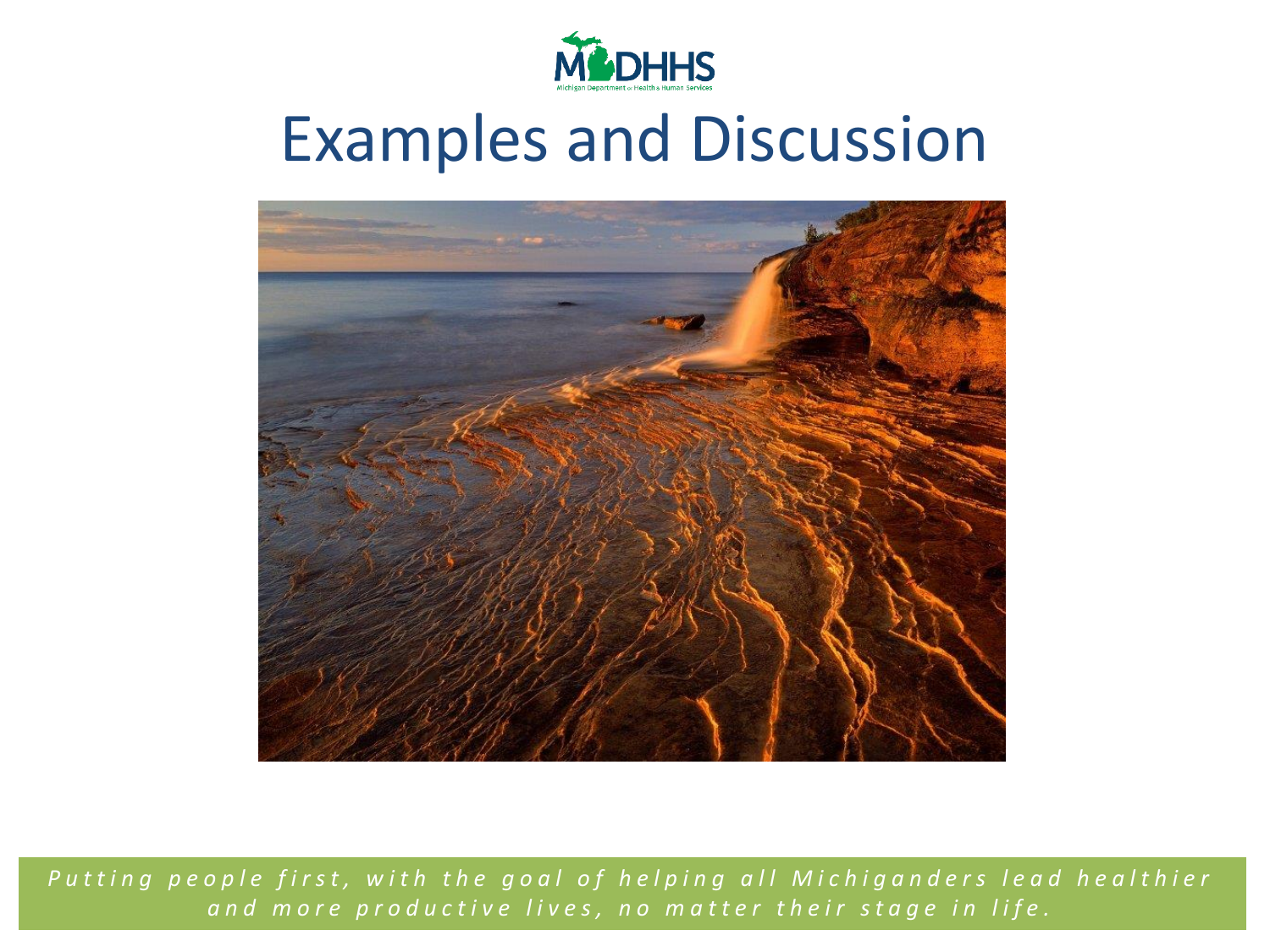

### MDHHS Approval

- MDHHS reviews the enrollment request packet and makes a decision on whether the person meets all the eligibility criteria for HSW.
- If the information supports the need for HSW services and the PIHP has an available slot then MDHHS will enroll the person and issue an approval to the PIHP through the WSA.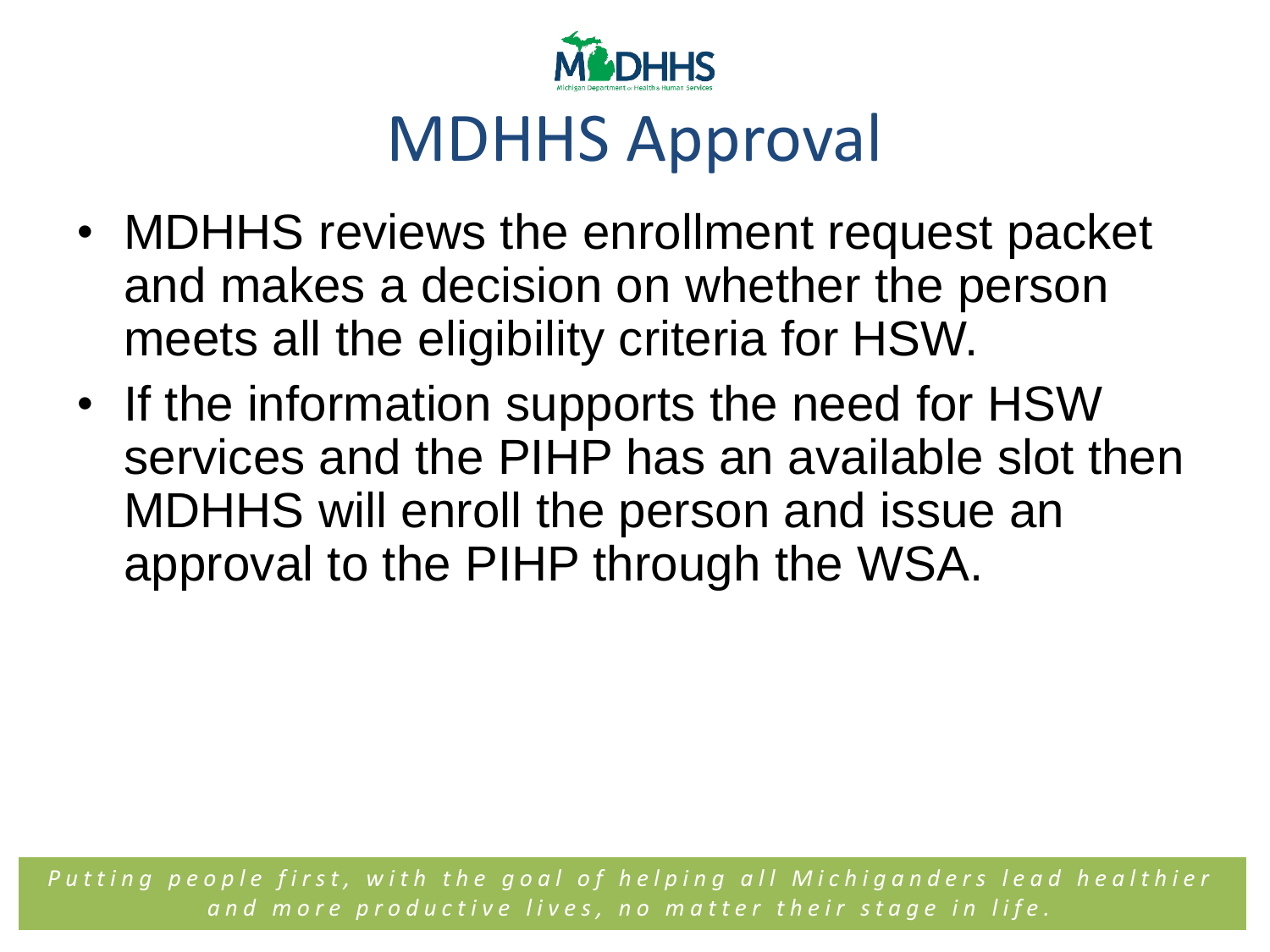

# Fair Hearing Rights Application Denied by MDHHS

- If MDHHS reviewers determine the person is not eligible for the HSW based on the documentation provided, a denial may be given.
- The beneficiary will receive notification of his or her right to request a fair hearing.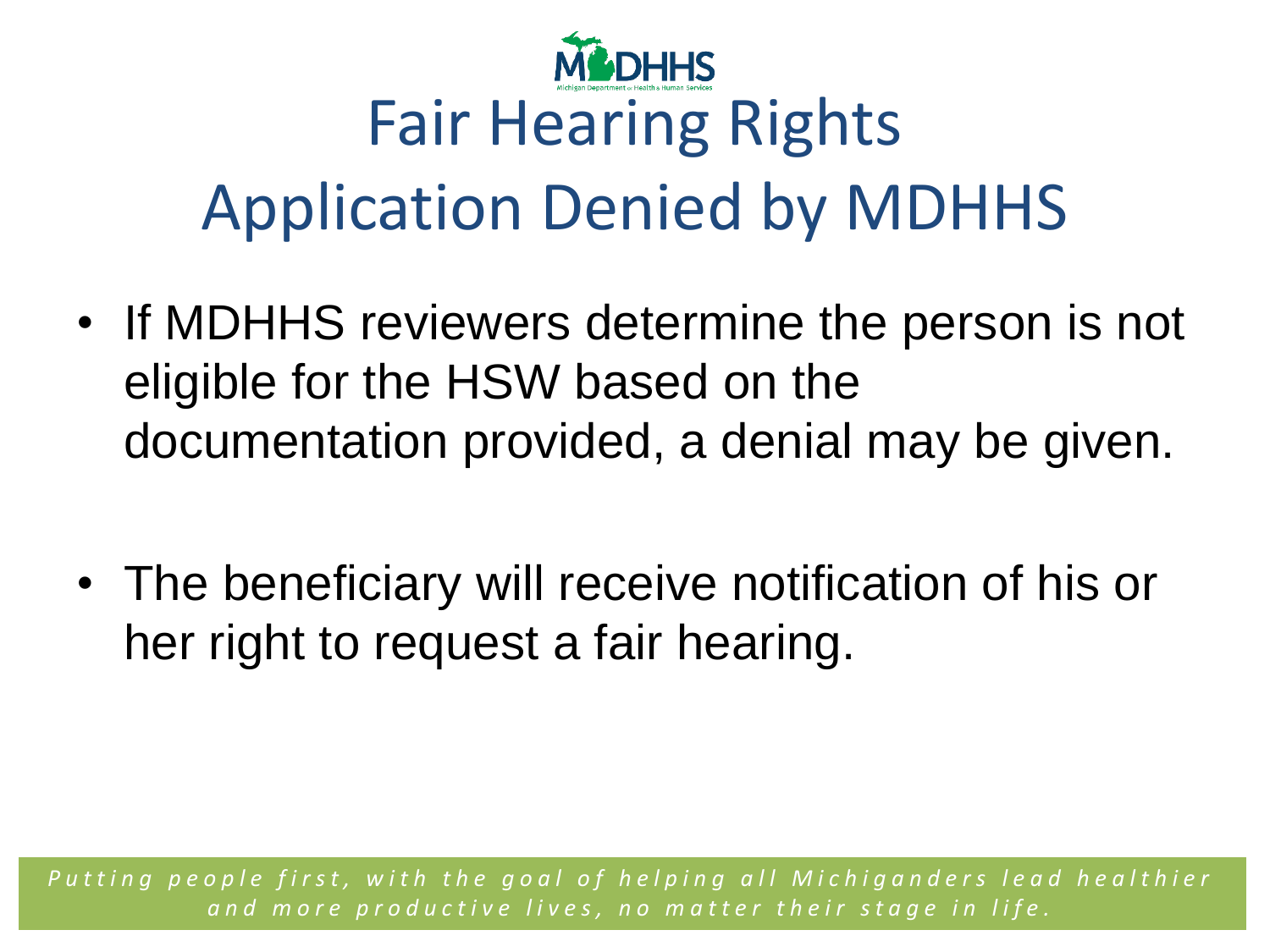

# Application not Submitted

- If the PIHP does not submit a request packet because
	- there is no available slot
	- it has determined the person does not meet eligibility requirements
	- it determines other beneficiaries have a greater need for vacant certificates
- The PIHP must give the beneficiary adequate notice of the right to file a fair hearing request.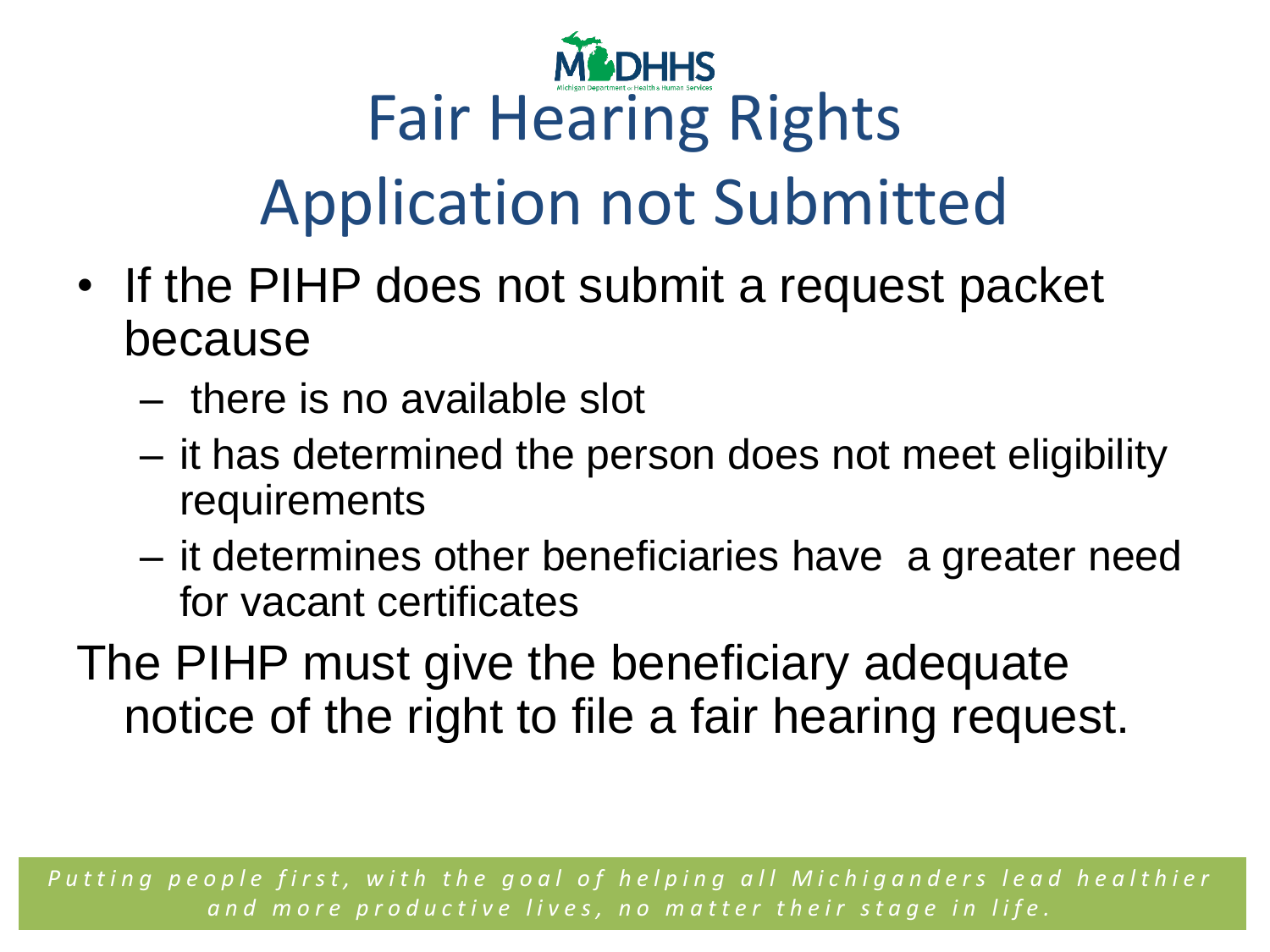

- Termination may occur for any of the following reasons:
	- **Death (no comment needed)**
	- **Voluntary withdrawal (comment needed)**
	- **Move out of state (no comment needed)**
	- **Loss of Medicaid (comment needed)**
	- **No longer meets eligibility requirements (comment needed with some detail)**
- PIHP gives advance notice (except in the case of death and move out of state)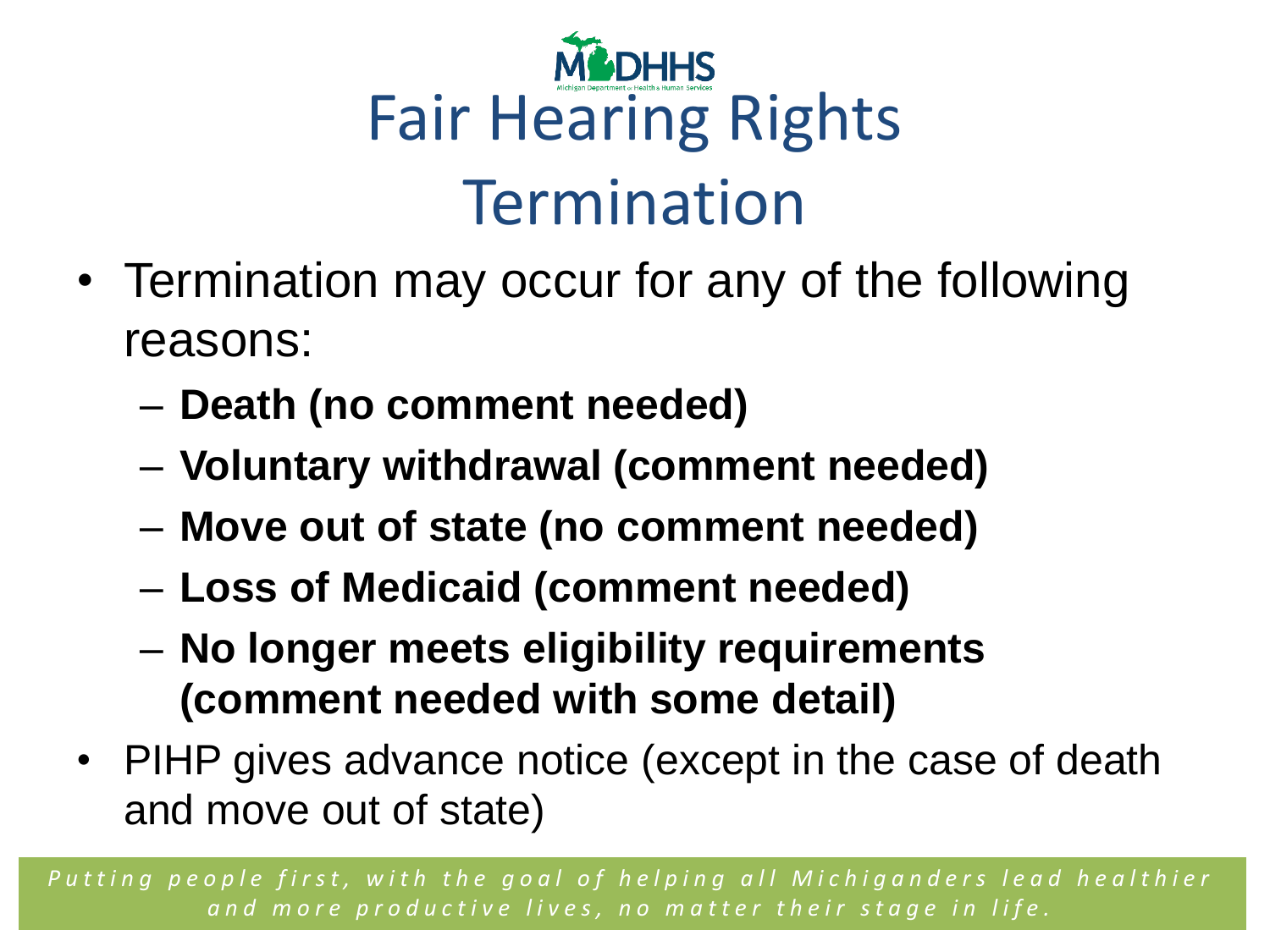

## Planning for Transition from CWP

- Planning should begin at least **one year** prior to the child's 18<sup>th</sup> birthday
- If different division or supports coordinator will be responsible, that staff should be involved in the PCP process as early as possible
- Application packet to enroll in HSW should be submitted at least one month prior to child's 18<sup>th</sup> birthday to assure continuity of services
- Assure IPOS includes at least one habilitative program to demonstrate need for ICF/ID level of care if not for waiver services.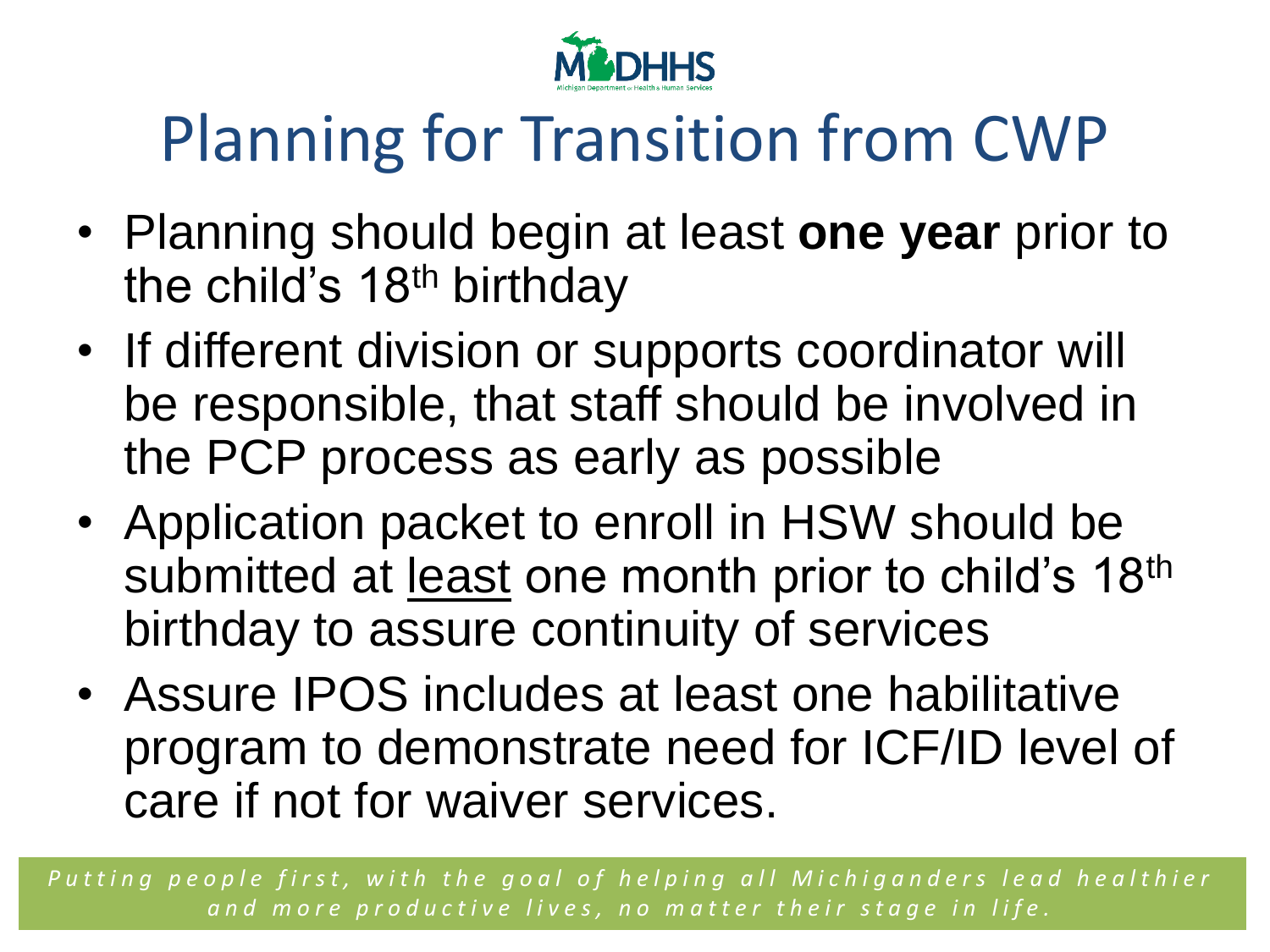

## Why Do Annual Recertifications?

- Enrolling in the HSW is for a one-year period, not a lifetime.
- Annual reviews at the CMHSP are required as part of our approved waiver with CMS to assure that the person is still eligible for HSW services.
- Recertification forms must be signed within 365 days of the previous year to continue on current active status. If annual certification is greater than 365 days, there must be explanation and indication of how it will be resolved.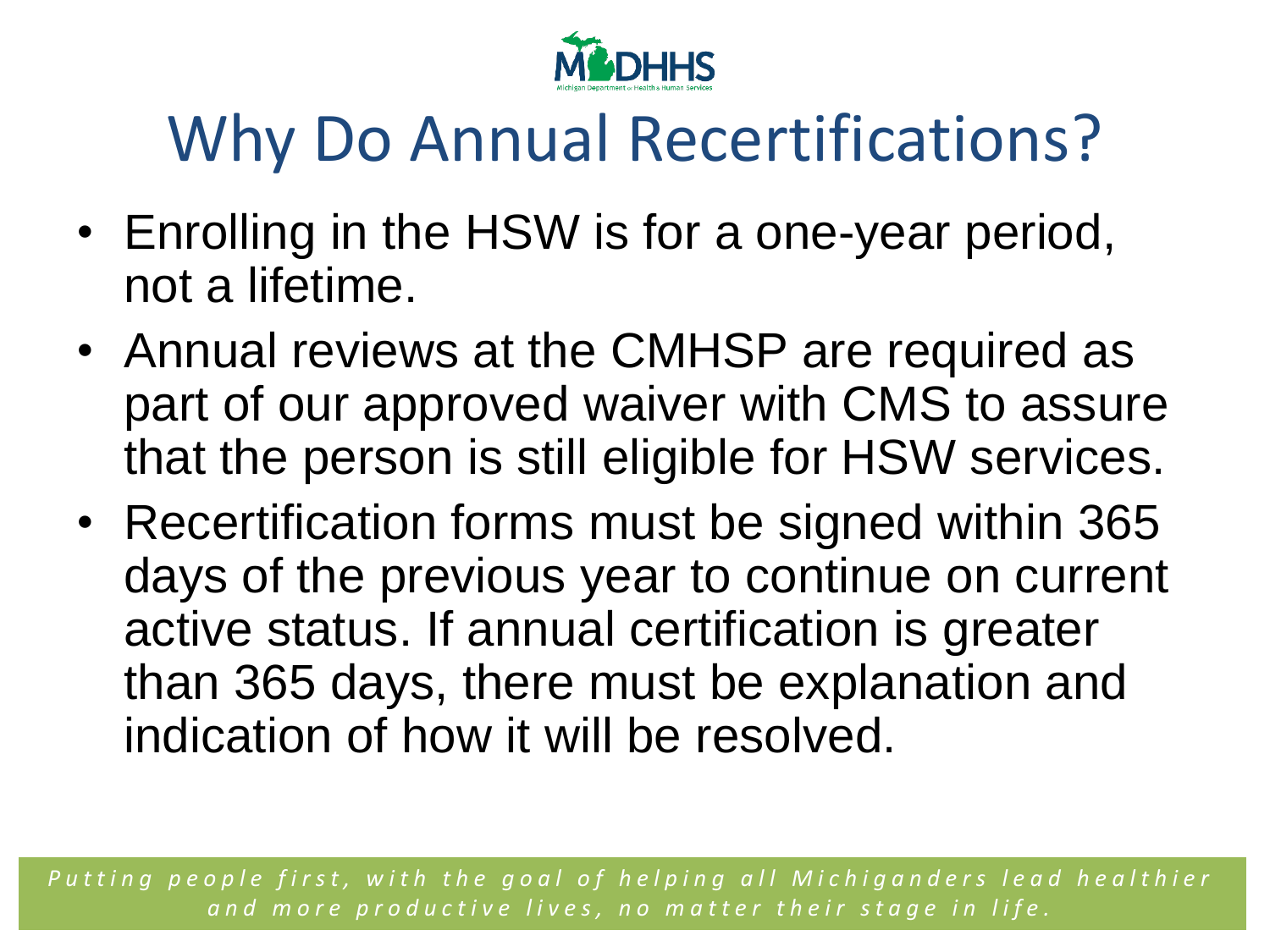

## Quarterly Recertifications

- Random Sample of 367 recertifications within quarterly time frames across the 10 PIHPs
- Reviewed for evidence of continued HSW eligibility (improve or maintain skills)
- May pend if no longer have habilitative goal
- Fulfills CMS contractual requirement
- Performance measure must be 100%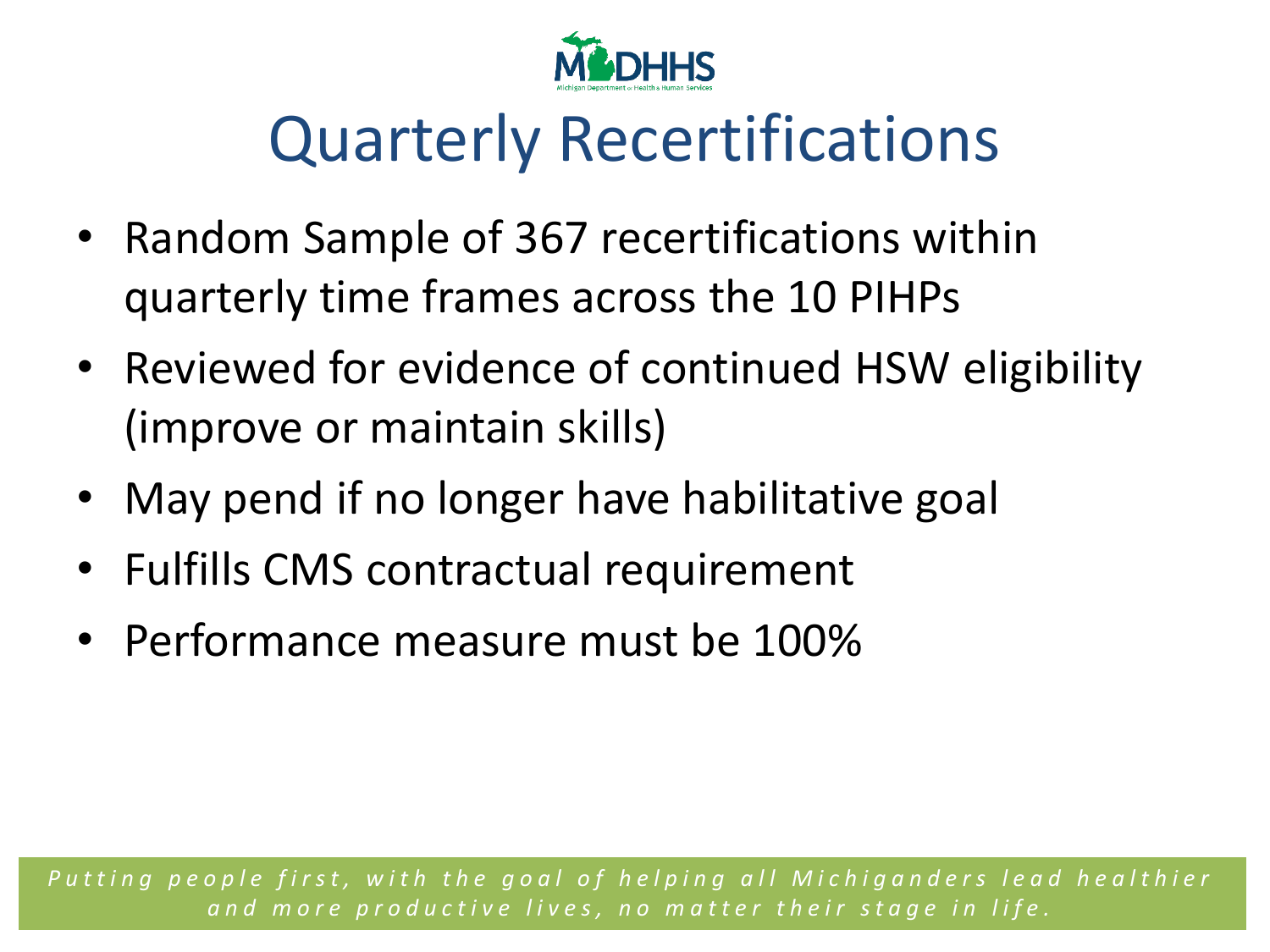

# How long is the Consent Good for?

- 36 months
- If consent will expire before the recertification end-date, you must obtain a new consent.
	- i.e.: the consent is signed 8/1/2009 and will expire on 7/30/2012. The recertification is signed 9/1/2011 and will expire on 8/30/2012. Since the consent ends before the recert, you need a new consent to cover the entire period of the recertification.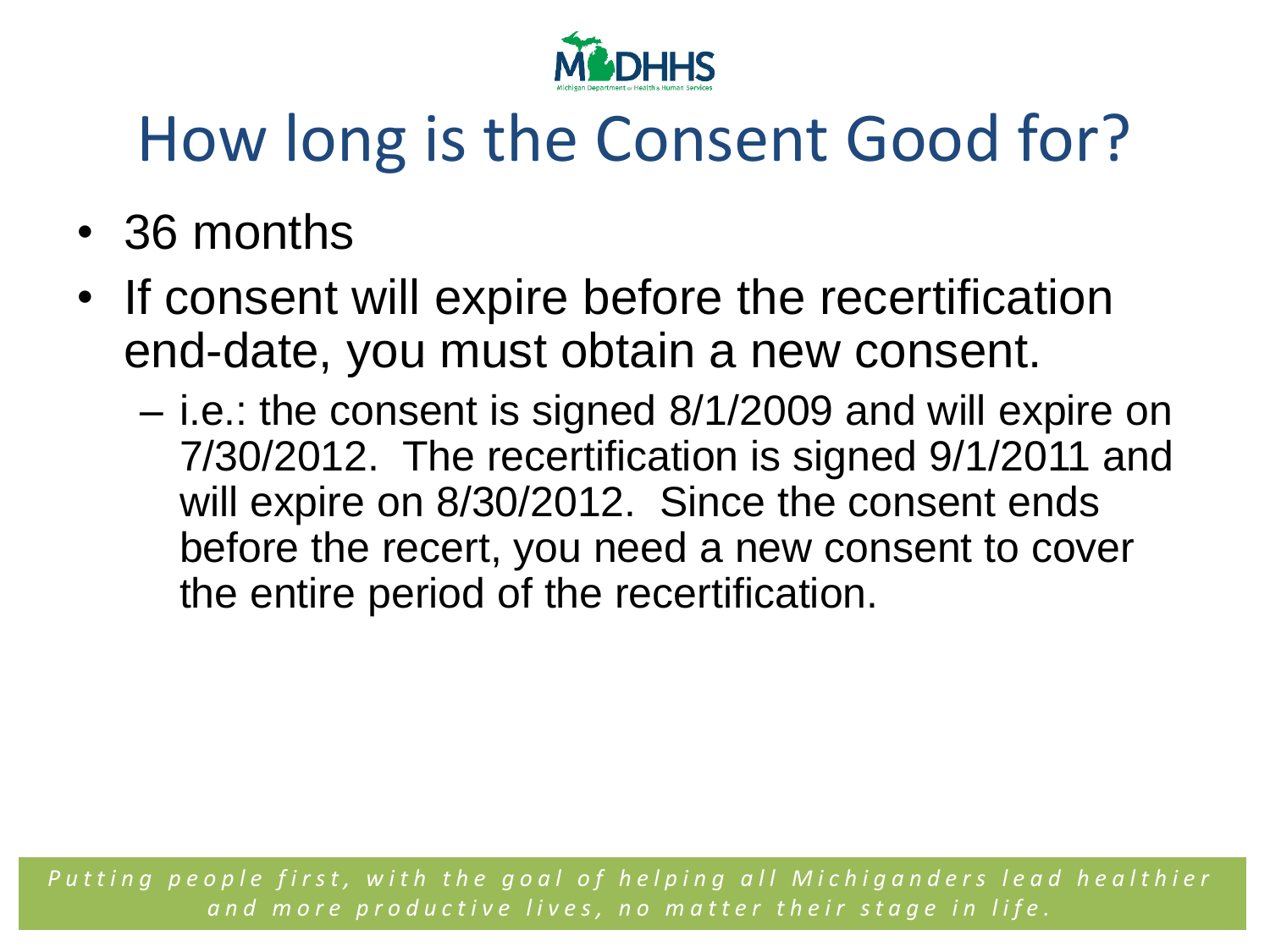

### Encounter Data & Payments

- The HSW is paid out as capitation payments monthly
- Payments are based on the HSW enrollee's residential living arrangement and region where he lives
- If no HSW encounters are in the warehouse when we check, MDHHS recovers the capitation payment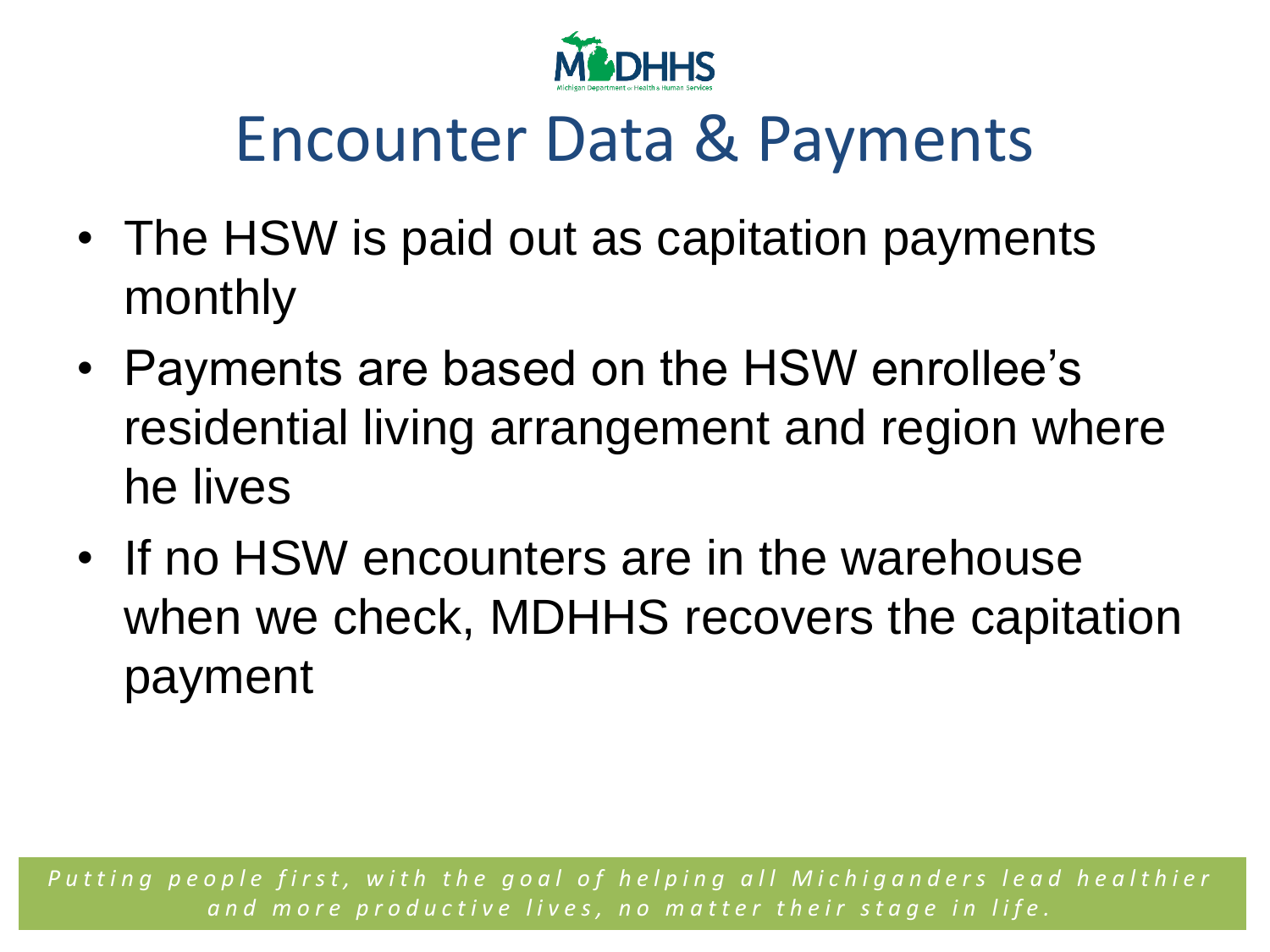

## Application Packet Submission

- Except for BLUE applicant worksheet and certification page, please send rest of packet double sided
- NO STAPLES!!!!
- Multiple packets in one envelope is preferred

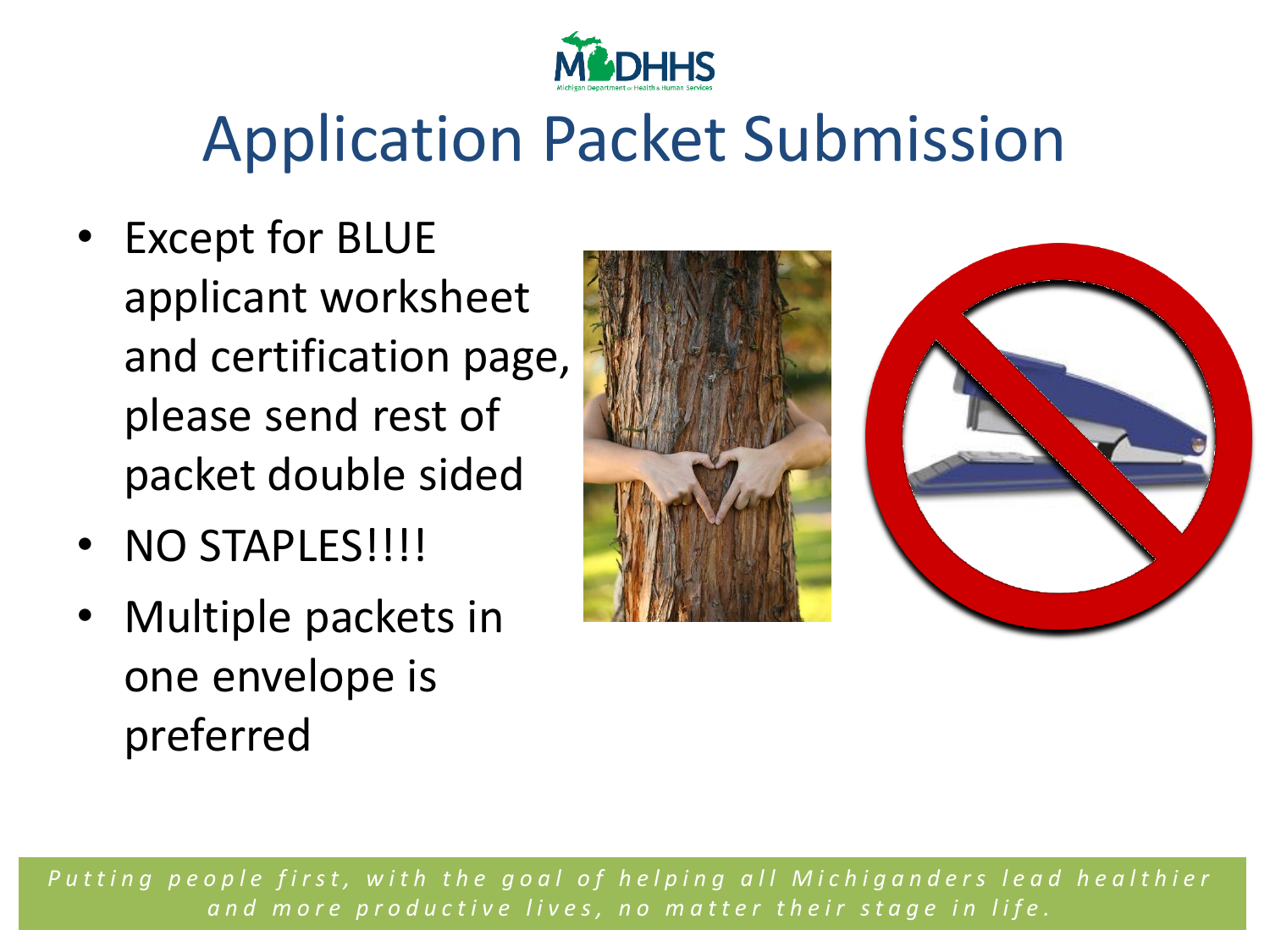

#### HSW NEW APPLICANT WORKSHEET (BLUE)

|                   |                                                            | <b>HSW NEW APPLICANT WORKSHEET</b>                                                                                                                                                                                                |                   | $PM \Box$ S $\Box$                                                                                                                                                                                                             |
|-------------------|------------------------------------------------------------|-----------------------------------------------------------------------------------------------------------------------------------------------------------------------------------------------------------------------------------|-------------------|--------------------------------------------------------------------------------------------------------------------------------------------------------------------------------------------------------------------------------|
|                   |                                                            |                                                                                                                                                                                                                                   |                   | Res Code:<br>FY: 20                                                                                                                                                                                                            |
|                   |                                                            |                                                                                                                                                                                                                                   |                   | $\Box$ M $\,$ $\Box$ F Age<br>$DOB_{\sim}$                                                                                                                                                                                     |
|                   |                                                            |                                                                                                                                                                                                                                   |                   |                                                                                                                                                                                                                                |
|                   |                                                            |                                                                                                                                                                                                                                   |                   | Medicaid ID#                                                                                                                                                                                                                   |
| PIHP:             |                                                            | CMH/MCPN: CMH/MCPN:                                                                                                                                                                                                               |                   |                                                                                                                                                                                                                                |
|                   | Residence:                                                 |                                                                                                                                                                                                                                   |                   | CWP Grad <b>Other Priority Group</b>                                                                                                                                                                                           |
| <b>DIAGNOSIS:</b> | DD / SMI                                                   |                                                                                                                                                                                                                                   |                   | <b>MEDS</b><br># anti-psychotic meds                                                                                                                                                                                           |
|                   |                                                            |                                                                                                                                                                                                                                   |                   | # other psych meds                                                                                                                                                                                                             |
|                   |                                                            |                                                                                                                                                                                                                                   |                   |                                                                                                                                                                                                                                |
|                   |                                                            | [Schizophrenia, Schizophreniform Disorder, or Schizoaffective Disorder (ICD code 295.xx); Delusional Disorder (ICD<br>oode 297.1); Psychotic Disorder NOS (ICD code 298.9); Psychotic Disorder due to a general medical condition |                   |                                                                                                                                                                                                                                |
|                   |                                                            | (ICD codes 293.81 or 293.82); Dementia with delusions (ICD code 294.42); Bipolar I Disorder (ICD codes 296.0x,                                                                                                                    |                   |                                                                                                                                                                                                                                |
|                   | HSW SERVICES Specified in the IPOS                         | 295.4x, 295.5x, 295.6x, or 296.7); or Major Depressive Disorder (ICD codes 295.2x and 295.3x)]                                                                                                                                    | <b>IPOS DATE:</b> |                                                                                                                                                                                                                                |
|                   | Community Living Supports                                  | Goods and Services (s-d only)                                                                                                                                                                                                     |                   | $\Box$ PDN (21+)                                                                                                                                                                                                               |
|                   | Enhanced Medical Equipment & Supplies<br>Enhanced Pharmacy | Out of Home Non-Voc Habilitation<br>$\Box$ PERS                                                                                                                                                                                   |                   | Respite Care<br>Supports Coordination                                                                                                                                                                                          |
|                   | Environmental Modifications                                | Prevocational Services                                                                                                                                                                                                            |                   | Supported Employment                                                                                                                                                                                                           |
| Family Training   |                                                            |                                                                                                                                                                                                                                   |                   |                                                                                                                                                                                                                                |
|                   |                                                            |                                                                                                                                                                                                                                   |                   |                                                                                                                                                                                                                                |
|                   | <b>GOALS AND OBJECTIVES (Abbreviations acceptable):</b>    |                                                                                                                                                                                                                                   |                   |                                                                                                                                                                                                                                |
|                   |                                                            |                                                                                                                                                                                                                                   |                   |                                                                                                                                                                                                                                |
|                   |                                                            |                                                                                                                                                                                                                                   |                   |                                                                                                                                                                                                                                |
|                   |                                                            |                                                                                                                                                                                                                                   |                   |                                                                                                                                                                                                                                |
|                   |                                                            |                                                                                                                                                                                                                                   |                   |                                                                                                                                                                                                                                |
|                   |                                                            |                                                                                                                                                                                                                                   |                   |                                                                                                                                                                                                                                |
|                   | <b>RECOMMENDATION:</b>                                     |                                                                                                                                                                                                                                   |                   |                                                                                                                                                                                                                                |
| ⊓                 | Enroll in HSW - all 5 criteria met)                        |                                                                                                                                                                                                                                   |                   |                                                                                                                                                                                                                                |
|                   | LOC Applied Accurately<br>Meets ICF/IID LOC                | QIDP Certified<br>Given Choice between HSW or institutional care                                                                                                                                                                  |                   |                                                                                                                                                                                                                                |
|                   |                                                            | LOC Documented on HSW Cert Form  Date Certification Signed by QIDP (Section 2)                                                                                                                                                    |                   |                                                                                                                                                                                                                                |
| п                 |                                                            | PEND: Additional Information Needed (see reverse side for details)                                                                                                                                                                |                   |                                                                                                                                                                                                                                |
| ⊓                 | Do not Enroll in HSW                                       |                                                                                                                                                                                                                                   |                   |                                                                                                                                                                                                                                |
|                   |                                                            |                                                                                                                                                                                                                                   |                   | Date: the contract of the contract of the contract of the contract of the contract of the contract of the contract of the contract of the contract of the contract of the contract of the contract of the contract of the cont |
|                   |                                                            |                                                                                                                                                                                                                                   |                   |                                                                                                                                                                                                                                |
| Rv 3/09/2016      | <b>HSW New Applicant Worksheet</b>                         |                                                                                                                                                                                                                                   |                   |                                                                                                                                                                                                                                |

- Do NOT need to include the 2<sup>nd</sup> sheet of previous versions unless you need more room for goals and objectives
- Abbreviations are acceptable when writing up the goals and objectives.
- Please make sure to indicate whether case is priority i.e.: CWP graduate or at imminent risk of ICF/ID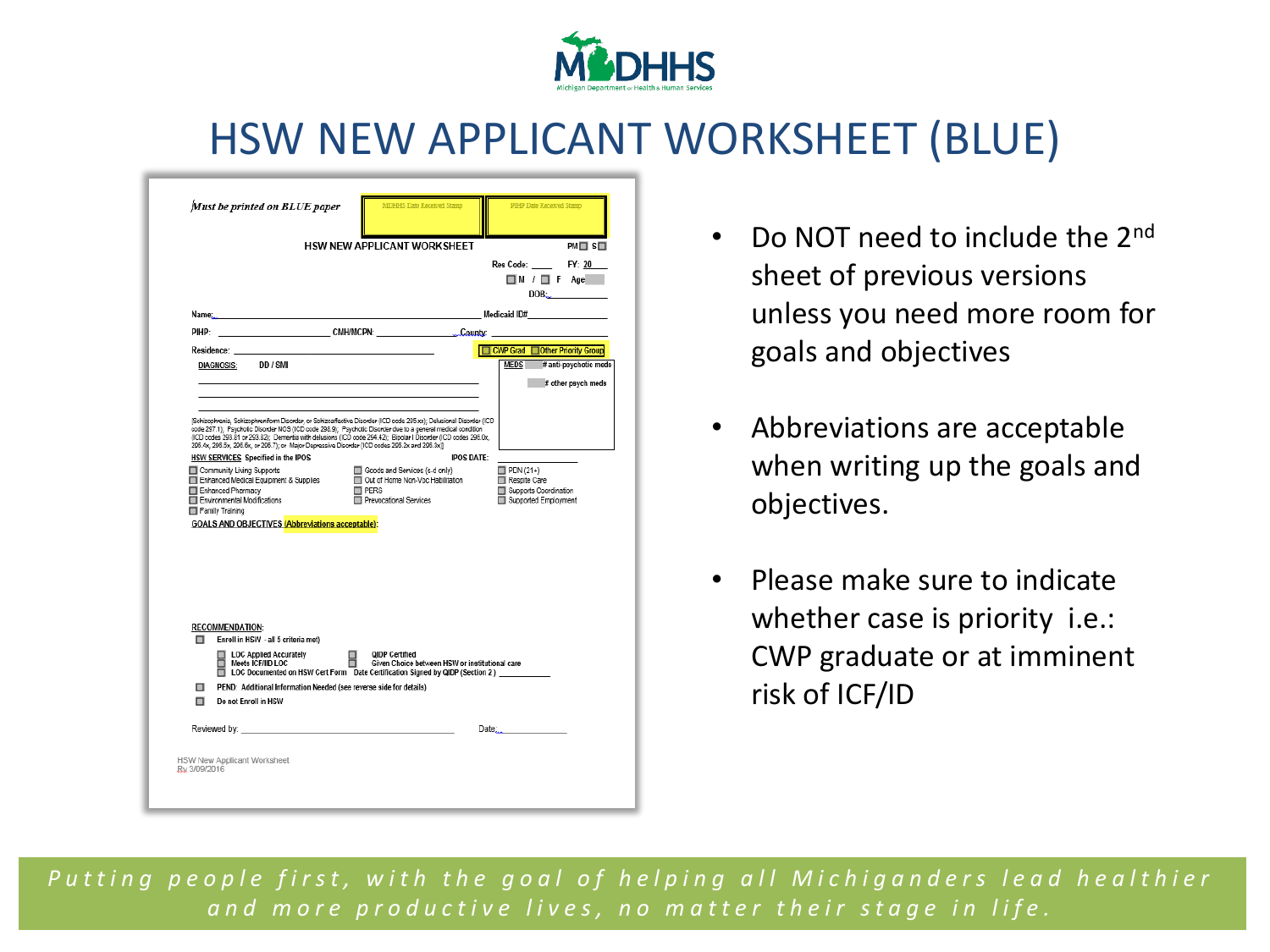

#### Certification Page

|                                                                                                                                                                                                                                                                                                                                                                                                                                                 |                                                                      |                                                     | HABILITATION SUPPORTS WAIVER (HSW) ELIGIBILITY CERTIFICATION       |                                      |      |
|-------------------------------------------------------------------------------------------------------------------------------------------------------------------------------------------------------------------------------------------------------------------------------------------------------------------------------------------------------------------------------------------------------------------------------------------------|----------------------------------------------------------------------|-----------------------------------------------------|--------------------------------------------------------------------|--------------------------------------|------|
| IF PRIORITY PROCESSING CHECK ONE:                                                                                                                                                                                                                                                                                                                                                                                                               | Age off CWP (age 18)                                                 | Age-off State Plan PDN (age 21)<br><b>SECTION 1</b> |                                                                    | At imminent risk of ICF/IID          |      |
| Initial Certification                                                                                                                                                                                                                                                                                                                                                                                                                           | Annual Recertification                                               |                                                     | Next Recertification Due Date:                                     |                                      |      |
| Last Name                                                                                                                                                                                                                                                                                                                                                                                                                                       | First Name                                                           | Medicald # wust by 10-state - include issuing seros |                                                                    | WSA#                                 |      |
| Address                                                                                                                                                                                                                                                                                                                                                                                                                                         |                                                                      | City Zip                                            |                                                                    | Date Of Birth                        |      |
| DH5 License # For Residence (If Applicable)                                                                                                                                                                                                                                                                                                                                                                                                     | Prepaid Inpatient Health Plan                                        |                                                     |                                                                    |                                      |      |
|                                                                                                                                                                                                                                                                                                                                                                                                                                                 |                                                                      |                                                     |                                                                    | County Of Financial Responsibility   |      |
| #Of Licensed Beds At Residence   Enrolled in MI Health Link                                                                                                                                                                                                                                                                                                                                                                                     |                                                                      | Enrolled in MI Choice                               | Medicaid Eligible                                                  | Date Medicaid Eligibility Venhed     |      |
|                                                                                                                                                                                                                                                                                                                                                                                                                                                 |                                                                      |                                                     |                                                                    |                                      |      |
| Support Coordinator Signature & Credentials                                                                                                                                                                                                                                                                                                                                                                                                     |                                                                      | Date                                                | Other PIHP Staff (Optional)                                        |                                      | Date |
| Based on the results of the comprehensive evaluation and supporting documentation, the following Waiver eligibility requirements are met:<br>This individual has a developmental disability as defined in the Developmental Disabilities Assistance and Bill of Rights Act (P.L.106-402).<br>If not for the availability of home and community-based services, this individual would require the level of care provided in an intermediate care | facilities for Individuals with Intellectual Disabilities (ICF/IID). | <b>SECTION 2</b>                                    |                                                                    |                                      |      |
|                                                                                                                                                                                                                                                                                                                                                                                                                                                 | WAIVER RECOMMENDED                                                   |                                                     | WAIVER NOT RECOMMENDED                                             |                                      |      |
|                                                                                                                                                                                                                                                                                                                                                                                                                                                 |                                                                      | Date                                                | PIHP Designee (Optional)                                           |                                      | Date |
|                                                                                                                                                                                                                                                                                                                                                                                                                                                 |                                                                      | <b>SECTION 3</b>                                    |                                                                    |                                      |      |
|                                                                                                                                                                                                                                                                                                                                                                                                                                                 |                                                                      |                                                     |                                                                    |                                      |      |
| Signature                                                                                                                                                                                                                                                                                                                                                                                                                                       |                                                                      | Date                                                | $\Box$ Self<br>Telephone Consent Obtained (attach written consent) | Il Legal Guardian or Parent of minor |      |
| Witness (required only if signature above made by a mark)                                                                                                                                                                                                                                                                                                                                                                                       |                                                                      | Date                                                |                                                                    |                                      |      |
| <b>WAIVER ENROLLMENT:</b>                                                                                                                                                                                                                                                                                                                                                                                                                       |                                                                      | SECTION 4                                           |                                                                    |                                      |      |
| QIDP Signature & Credentials<br>Previous Consent Expires:<br>I understand that I may accept or reject waiver services instead of services provided in an ICF/IID and that I may withdraw this consent at any time in<br>writing. This consent may not exceed 36 months. I accept reject services as offered under the Habilitation Supports Waiver (HSW).<br><b>ENROLLED</b><br>œ                                                               | <b>RECERTIFIED</b>                                                   | <b>EFFECTIVE DATE:</b>                              |                                                                    |                                      |      |
| NOT ELIGIBLE<br>or                                                                                                                                                                                                                                                                                                                                                                                                                              | <b>DISENROLLED</b>                                                   | <b>REASON:</b>                                      |                                                                    |                                      |      |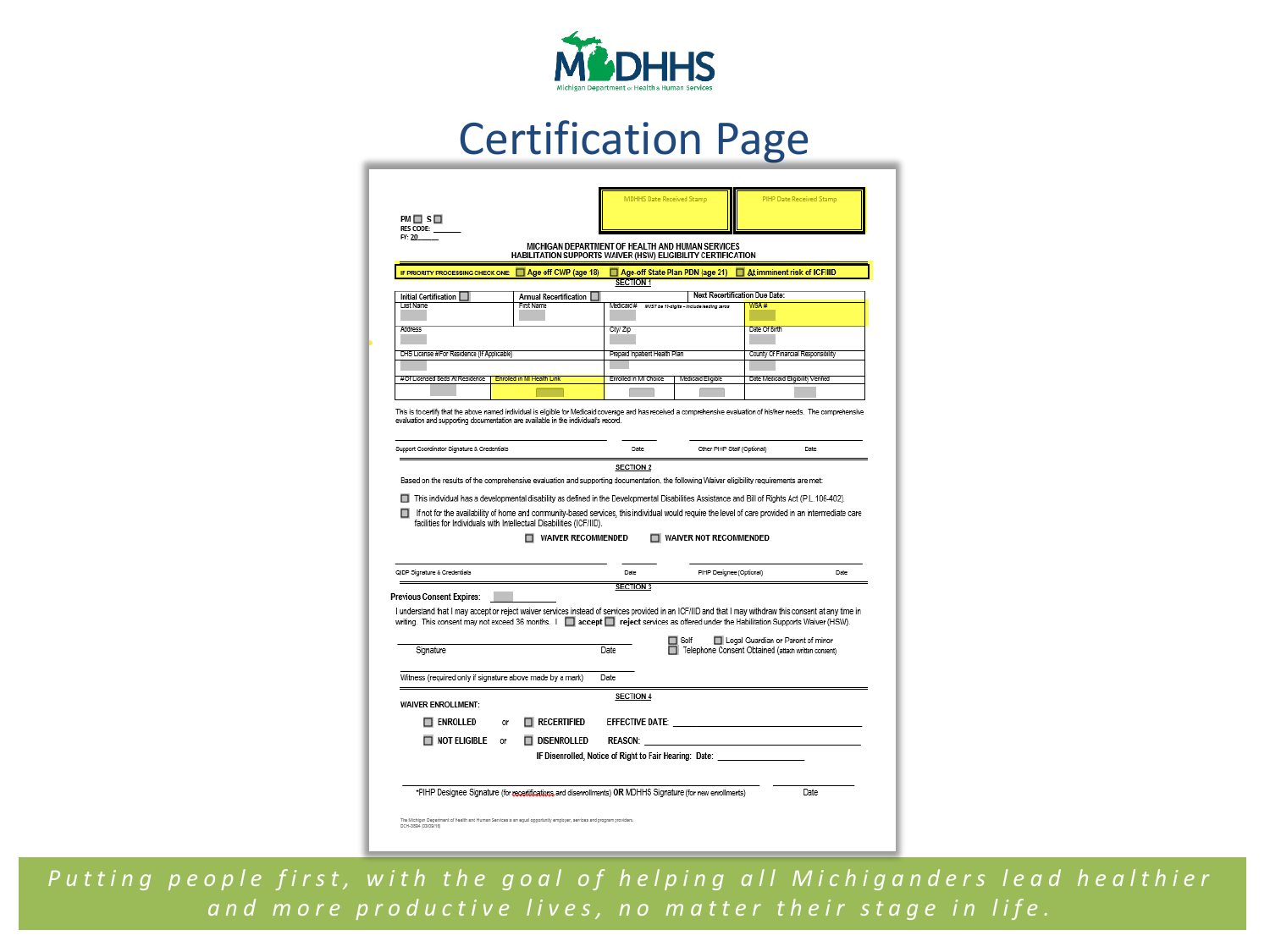

#### **Certifications**

**Department of Licensing and Regulatory Affairs B** Michigants

Michigan.gov Home

LARA Home | Contact LARA | BHCS Home | State Web Sites |

Statewide Search for Adult Foster Care / Homes for the Aged Facilities



\* Facility Type

| <b>Family Home</b>                           | <b>Congregate</b>                                                                                          | <b>County</b><br><b>Infirmary</b> | Large<br><b>Group</b> | <b>Medium</b><br><b>Group</b> | <b>Small</b><br><b>Group</b>        |
|----------------------------------------------|------------------------------------------------------------------------------------------------------------|-----------------------------------|-----------------------|-------------------------------|-------------------------------------|
| Capacity 1-6<br>licensee resides<br>lon-site | Capacity<br>Greater than 20                                                                                | Capacity<br>Greater than 20       | Capacity<br>$13 - 20$ | Capacity<br>$7 - 12$          | Capacity 1-6 may<br>reside off-site |
|                                              |                                                                                                            | <b>Home for the Aged</b>          |                       |                               |                                     |
|                                              | A supervised personal care facility, that provides room, board, and supervised personal care to 21 or more |                                   |                       |                               |                                     |

unrelated nontransient, individuals 60 years of age or older.

Disclaimer: Licensing and registration records are made available on this website by LARA to provide immediate access to information for the convenience of interested persons. This information is updated once a day. It is the practice of LARA to obtain and verify information from the original source. All users have the responsibility to determine whether information obtained from this site is still accurate, current, and complete. LARA assumes no responsibility for any errors or omissions, or for the use of information obtained from this site.

MI.gov Home | BHCS Home | Contact BHCS | State Web Sites | State of Michigan Policies

Copyright 2016 State of Michigan

If using RLA code of 22  $-221(6 \text{ or } 8)$ 

Link For Statewide Search for Adult Foster Care

[http://www.dleg.state.m](http://www.dleg.state.mi.us/brs_afc/sr_afc.asp) i.us/brs afc/sr afc.asp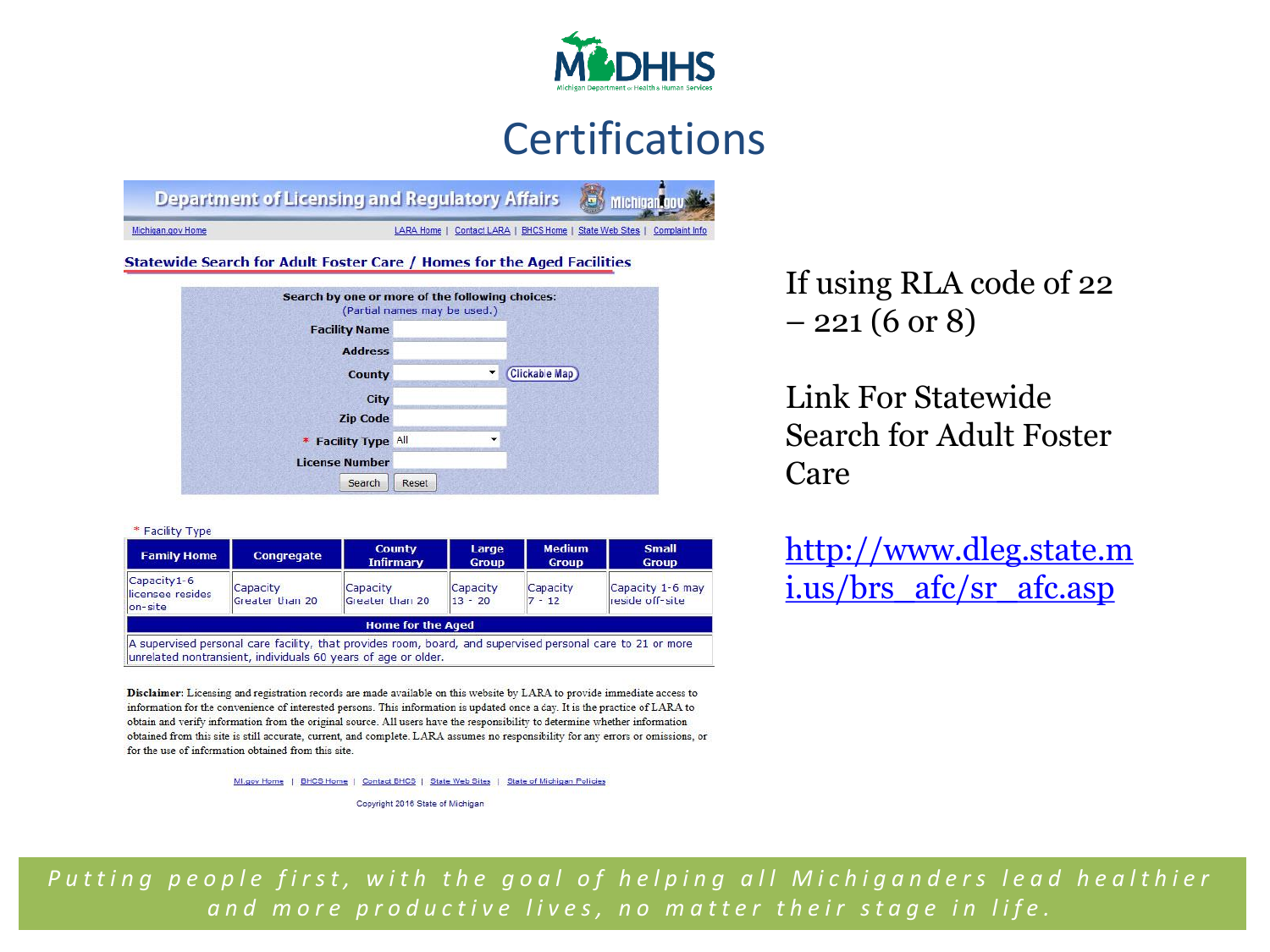

#### Questions?